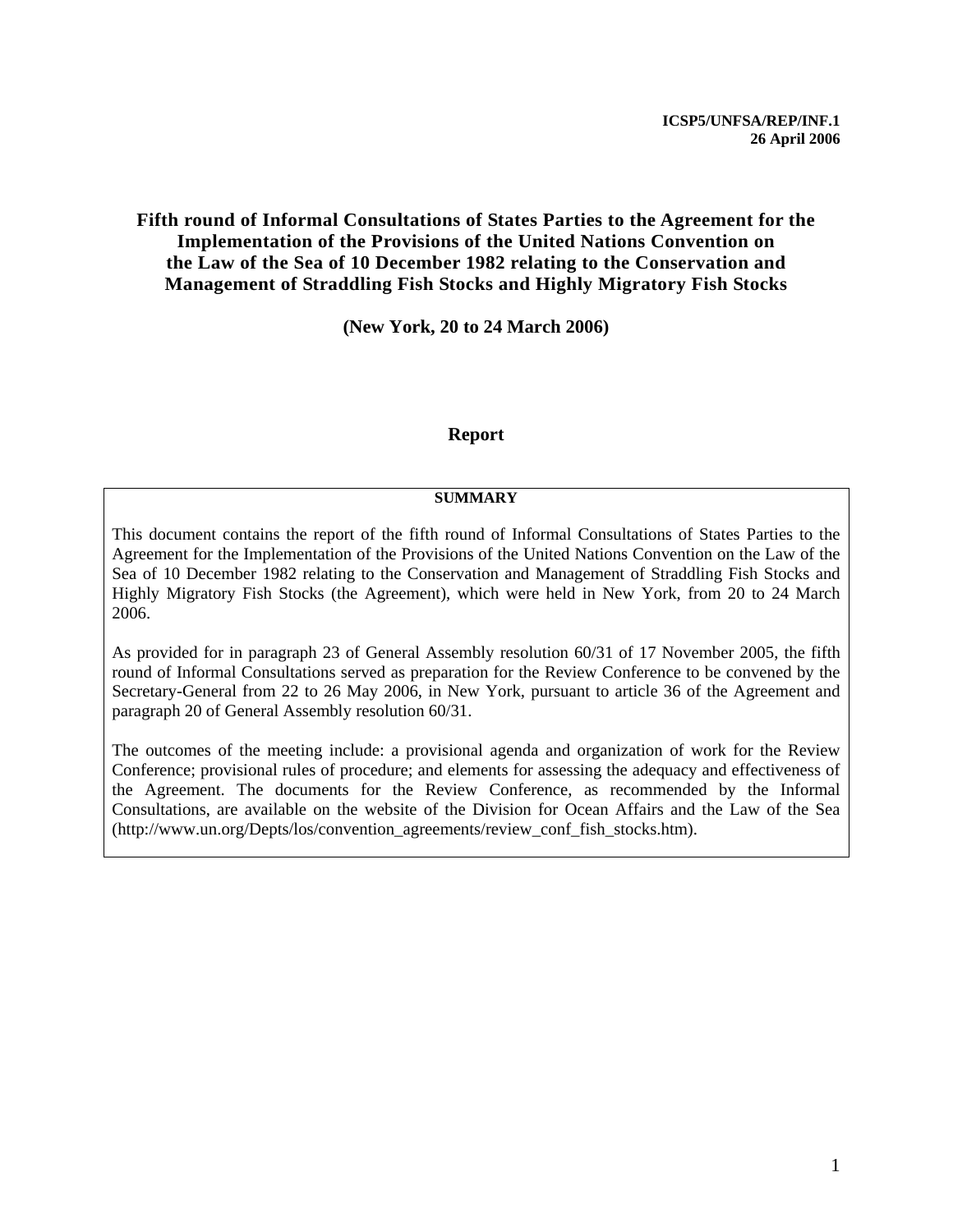# **Contents**

# *Paragraphs Page*

| I.        |                                                                                                                                                                                                                 |                                                                                                                                                                                            |                             | 3              |
|-----------|-----------------------------------------------------------------------------------------------------------------------------------------------------------------------------------------------------------------|--------------------------------------------------------------------------------------------------------------------------------------------------------------------------------------------|-----------------------------|----------------|
| II.       |                                                                                                                                                                                                                 |                                                                                                                                                                                            | $3 - 11$                    | 3              |
|           | A.                                                                                                                                                                                                              | Opening of the fifth round of Informal Consultations                                                                                                                                       | 3                           | 3              |
|           | <b>B.</b>                                                                                                                                                                                                       |                                                                                                                                                                                            | $\overline{4}$              | 3              |
|           | C.                                                                                                                                                                                                              |                                                                                                                                                                                            | $5 - 7$                     | 3              |
|           | D.                                                                                                                                                                                                              |                                                                                                                                                                                            | $8 - 10$                    | $\overline{4}$ |
|           | E.                                                                                                                                                                                                              |                                                                                                                                                                                            | 11                          | 5              |
| Ш.<br>IV. | Preliminary exchange of views on the Report prepared by the Secretary-<br>General and FAO in accordance with paragraph 17 of United Nations<br>Recommendations for consideration by the Review Conference<br>A. |                                                                                                                                                                                            | $12 - 33$<br>34-94<br>34-39 | 5<br>9<br>9    |
|           | <b>B.</b>                                                                                                                                                                                                       |                                                                                                                                                                                            | $40 - 42$                   | 10             |
|           | $\mathbf{C}$ .                                                                                                                                                                                                  |                                                                                                                                                                                            | $43 - 55$                   | 11             |
|           | D.                                                                                                                                                                                                              | Composition of the Bureau, including Chair and Vice-Chairs, as                                                                                                                             | 56-60                       | 13             |
|           | E.<br>F.                                                                                                                                                                                                        | Criteria for the review and assessment of the adequacy of the<br>provisions of the Agreement in securing the conservation and<br>management of straddling and highly migratory fish stocks | 61-73<br>74-86              | 13<br>15       |
|           |                                                                                                                                                                                                                 |                                                                                                                                                                                            | 75                          | 16             |
|           |                                                                                                                                                                                                                 |                                                                                                                                                                                            | 76-86                       | 16             |
|           |                                                                                                                                                                                                                 | (i) Review and assessment conclusions                                                                                                                                                      | 77-80                       | 16             |
|           |                                                                                                                                                                                                                 | (ii) Proposed means of strengthening the substance<br>and methods of implementation of the                                                                                                 |                             | 17             |
|           | G.                                                                                                                                                                                                              |                                                                                                                                                                                            | 81-86<br>87-94              | 18             |
|           |                                                                                                                                                                                                                 |                                                                                                                                                                                            | 88-89                       | 18             |
|           |                                                                                                                                                                                                                 |                                                                                                                                                                                            | 90-94                       | 18             |
| V.        |                                                                                                                                                                                                                 | Closing of the fifth round of Informal Consultations                                                                                                                                       | 95-96                       | 19             |
| Annex     |                                                                                                                                                                                                                 |                                                                                                                                                                                            |                             |                |
|           |                                                                                                                                                                                                                 |                                                                                                                                                                                            |                             | 20             |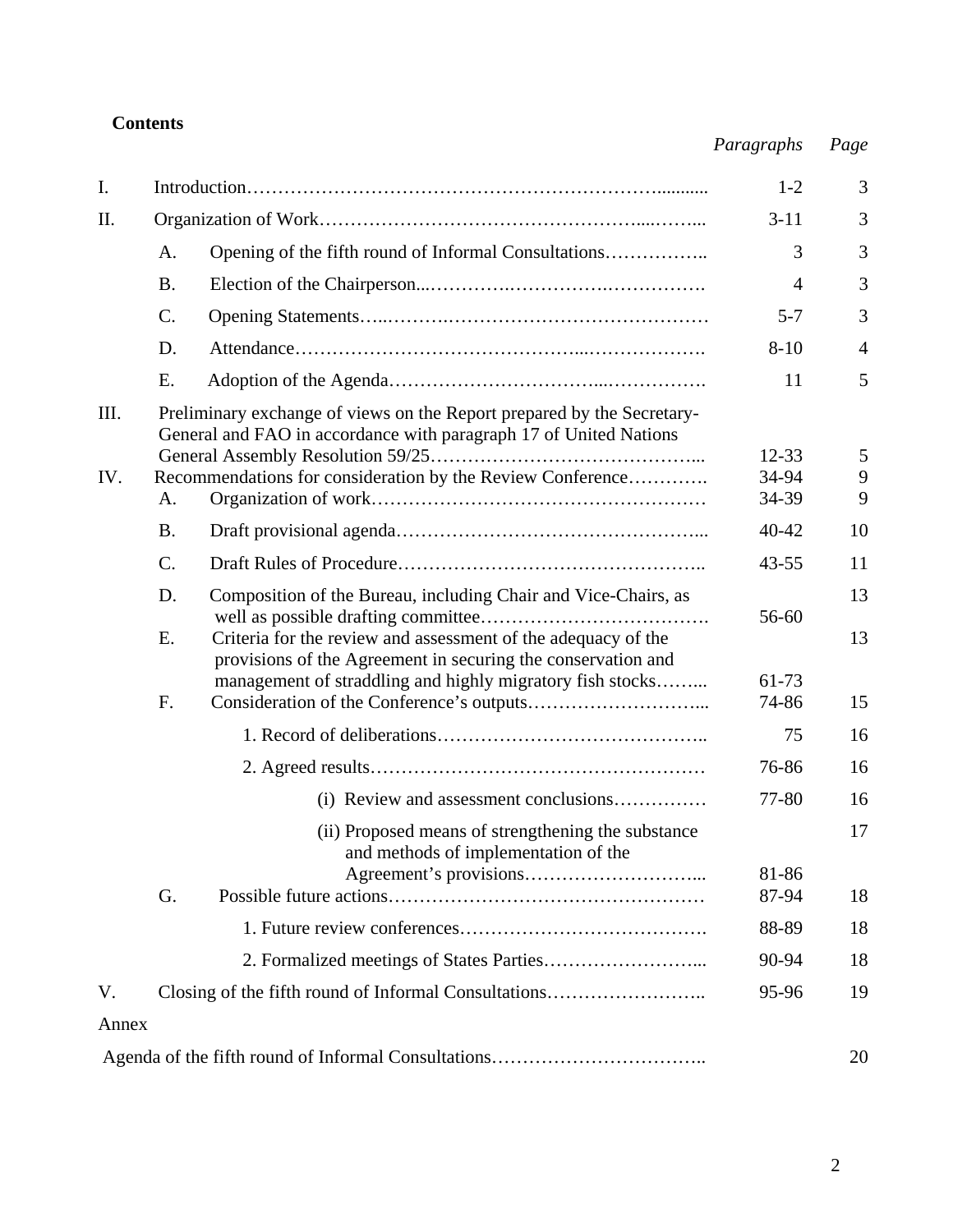# **I. Introduction**

1. Pursuant to General Assembly resolution 60/31, paragraph 23, of 29 November 2005, the Secretary-General convened from 20 to 24 March 2006, in New York, a fifth round of Informal Consultations of States Parties to the United Nations Agreement for the Implementation of the Provisions of the United Nations Convention on the Law of the Sea of 10 December 1982 relating to the Conservation and Management of Straddling Fish Stocks and Highly Migratory Fish Stocks (the Agreement), to serve as a preparation for the Review Conference. This Conference will be convened by the Secretary-General from 22 to 26 May 2006, at United Nations Headquarters.

2. The fifth round of Informal Consultations was entrusted with addressing procedural and organizational matters as well as substantive issues related to the Review Conference, and to make appropriate recommendations to the Conference. Pursuant to article 36, paragraph 2, the Review Conference is mandated to assess the adequacy of the provisions of the Agreement in securing the conservation and management of straddling fish stocks and highly migratory fish stocks and, if necessary, to propose means of strengthening the substance and methods of implementation of its provisions.

# **II. Organization of Work**

## **A. Opening of the fifth round of Informal Consultations**

3. The Director of the Division for Ocean Affairs and the Law of the Sea (DOALOS), Mr. Vladimir Golitsyn, opened the fifth round of Informal Consultations of States Parties to the Agreement.

### **B. Election of the Chairperson**

4. The meeting elected by acclamation Ambassador David Balton, Ambassador for Oceans and Fisheries, Department of State (United States) as Chairperson of the fifth round of Informal Consultations.

## **C. Opening Statements**

5. In his address to the meeting, Mr. Nicolas Michel, United Nations Under-Secretary-General for Legal Affairs, The Legal Counsel, stated that there was a wide consensus that the world's marine capture fisheries were at a crossroads, and that fisheries policy had to balance short-term economic and social benefits with the need to ensure the long-term sustainability of fishery resources. The Legal Counsel pointed out that the threats to world fisheries largely related to unsustainable fishing practices such as overcapacity, overfishing, illegal, unreported and unregulated fishing (IUU fishing), and the use of destructive fishing techniques and methods, which have resulted in high levels of by-catch and discards, and have had an adverse impact on vulnerable marine ecosystems. Several other factors aggravated the problems in high seas fisheries, including issues related to fishing rights and access to fishery resources; the persistence of direct and indirect subsidies that contribute to overcapacity and overfishing; the lack of control by some States over vessels flying their flag fishing on the high seas; the absence of a management regime in some areas of the high seas; the inadequacy of the geographical or species coverage of some regional fishery management organizations and arrangements (RFMOs); the absence of enforcement and compliance schemes in regulatory areas of a number of existing RFMOs; the lack of port State control in some areas; and the insufficient cooperation among States in the collection and sharing of high seas fishery data.

6. The Legal Counsel stressed that the Agreement could assist the international community in addressing the many issues affecting world fisheries as it contained key provisions that could improve the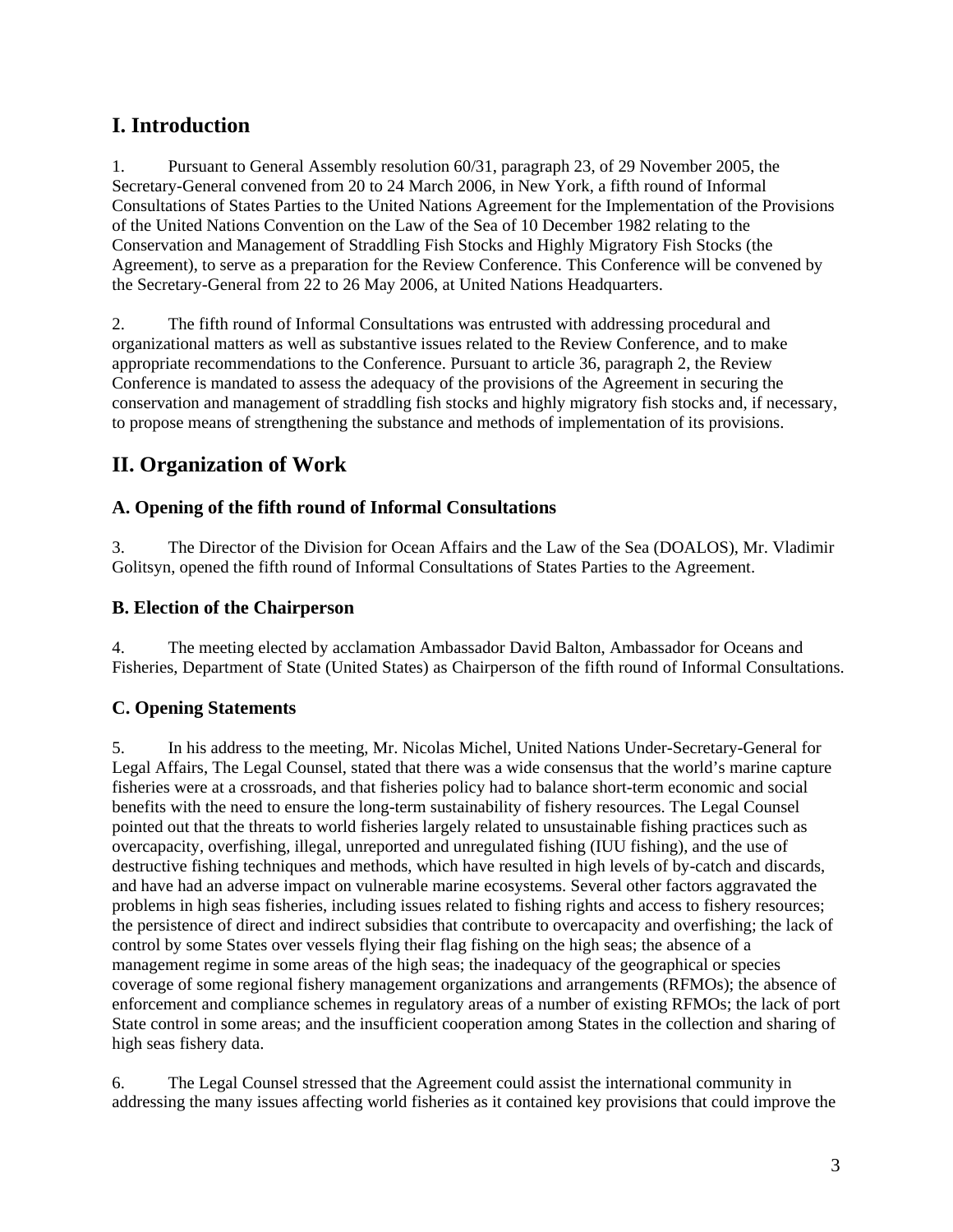conservation and management of high seas fishery resources, including provisions addressing the requirements of developing countries. In order for the Agreement to be effective, its provisions had to be translated into concrete measures at all levels, and had to be implemented by all stakeholders. He further underlined that the fifth round of Informal Consultations of States Parties, as a preparatory meeting for the Review Conference of the Agreement, had a crucial role to play in paving the way for a successful outcome of the Conference in assessing the effectiveness of the Agreement and devising means for strengthening its implementation.

7. In his opening statement, the Chairman recalled that the meeting was to focus exclusively on preparatory work for the Review Conference, noting that useful work had already been completed in preparation for the Review Conference, such as the comprehensive report prepared by the Secretary-General in cooperation with the Food and Agriculture Organization of the United Nations (FAO), in accordance with the provisions of General Assembly resolution 59/25 of 17 November 2004 and resolution 60/31, as well as a draft provisional agenda and draft Rules of Procedure for the Review Conference. Furthermore, the Chairman noted that a number of other documents to be discussed at the Informal Consultations would facilitate the work of the Review Conference, including the Chairman's working paper on Possible Criteria for Assessing Effectiveness of the Agreement, which he hoped would be finalized during the week in order to be used by the Review Conference to structure its assessment of the effectiveness of the Agreement; and the Chairman's background paper on Possible Initiatives for Strengthening the Substance and Methods of Implementation of the Provisions of the Agreement, intended to stimulate thinking on commitments and outcomes for the Review Conference. The Chairman also stressed the importance of reaching agreement during the Informal Consultations on the Rules of Procedure, the provisional agenda and the composition of the Bureau of the Review Conference.

## **D. Attendance**

8. Representatives of the following Parties to the Agreement participated in the meeting: Australia, Austria, Belize, Brazil, Canada, Cyprus, European Community, Fiji, Finland, Germany, Greece, Guinea, Hungary, Iceland, India, Islamic Republic of Iran, Italy, Kenya, Marshall Islands, Mauritius, Monaco, Namibia, Netherlands, New Zealand, Norway, Portugal, Russian Federation, Samoa, South Africa, Spain, Sri Lanka, Tonga, Ukraine, United Kingdom, United States of America and Uruguay.

9. Representatives of the following States non-Parties to the Agreement participated in the meeting as provided for in paragraph 25 of General Assembly resolution 60/31: Argentina, Bahrain, Benin, Brunei Darussalam, Cape Verde, Chile, China, Colombia, Côte d'Ivoire, Croatia, Cuba, Dominican Republic, Ecuador, Egypt, Guatemala, Indonesia, Japan, Kuwait, Lebanon, Libyan Arab Jamahiriya, Madagascar, Malaysia, Morocco, Mexico, Mozambique, Nigeria, Peru, Philippines, Poland, Qatar, Republic of Korea, Thailand, Tunisia, Turkey, Uganda, United Republic of Tanzania, Venezuela, Viet Nam and Zambia.

10. Observers from United Nations Specialized agencies, programmes and bodies, and intergovernmental and non-governmental organizations also attended the meeting as follows:

(a) United Nations offices and specialized agencies: United Nations Department of Economic and Social Affairs, Food and Agriculture Organization of the United Nations (FAO) and the World Bank;

(b) Other intergovernmental organizations: International Seabed Authority (ISA), IUCN-The World Conservation Union and the Pacific Islands Forum Fisheries Agency (FFA);

(c) Subregional and regional fisheries management organizations and arrangements (RFMOs): Comisión Permanente del Pacifico Sur (CPPS), Commission for the Conservation of Southern Bluefin Tuna (CCSBT), Inter-American Tropical Tuna Commission (IATTC), International Commission for the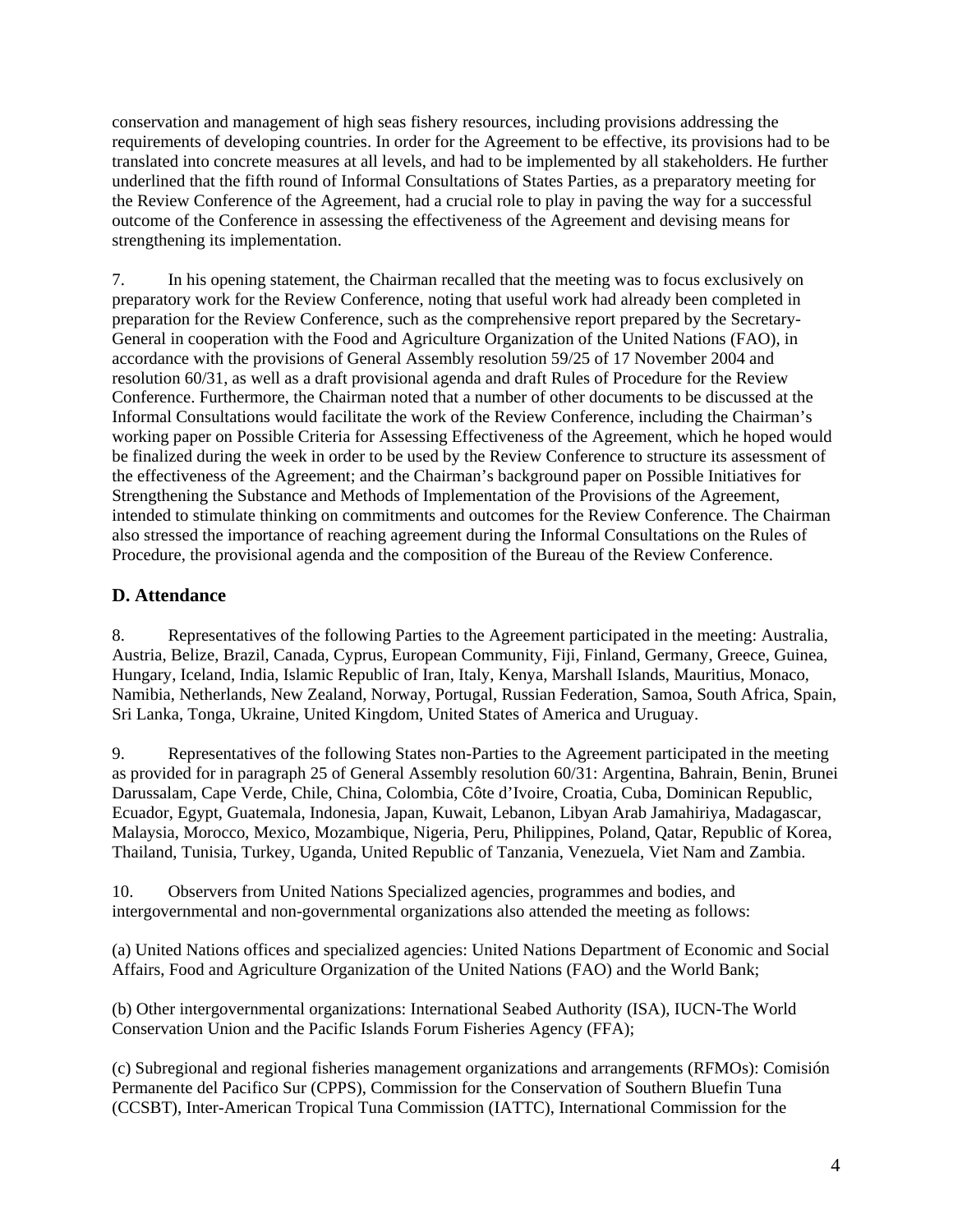Conservation of Atlantic Tunas (ICCAT), North-East Atlantic Fisheries Commission (NEAFC) and South-East Atlantic Fisheries Organization (SEAFO);

(d) Non-governmental organizations: Greenpeace International, Humane Society of America, Natural Resources Defense Council and World Wide Fund for Nature International.

## **E. Adoption of the agenda**

11. The Informal Consultations considered the provisional agenda of the meeting, and adopted it as proposed (see Annex).

# **III. Preliminary exchange of views on the Report prepared by the Secretary-General and FAO in accordance with paragraph 17 of United Nations General Assembly Resolution 59/25**

12. Under this agenda item, delegations considered the report of the Secretary-General submitted in accordance with paragraph 17 of General Assembly resolution 59/25 to assist the Review Conference to implement its mandate under article 36, paragraph 2, of the Agreement (A/CONF.210/2006/1). They commended the Secretariat and FAO for preparing the report, and expressed appreciation to States, RFMOs and others who contributed information to the report. It was generally noted that the report confirmed the value of the Agreement as a set of standards for the conservation and sustainable use of marine living resources, but it also highlighted that much more needed to be done to implement the Agreement.

13. Several delegations indicated that the report clearly highlighted that the Agreement represented a milestone for the conservation and management of marine living resources and was an essential tool for modern fisheries governance. One delegation pointed out that recent progress would not have been made without the rights and obligations set out in the Agreement, which represent a management and performance standard to which all should aspire.

14. A number of delegations identified IUU fishing, over-capacity and over-fishing as the major threats to the sustainable use of marine living resources of the high seas, and stated that there was a need for urgent action to address these issues. One delegation proposed to combat IUU fishing by enhancing port State control, and proposed the initiation of a process to strengthen such control and possibly the establishment, under the FAO, of a legally binding instrument, building on the FAO Model Scheme on Port State Measures to Combat Illegal, Unreported and Unregulated Fishing. Some delegations suggested the elaboration, within RFMOs, of monitoring, control and surveillance mechanisms to deal with IUU fishing in areas under their control, as recommended by the High Seas Task Force (HSTF).

15. In addition, delegations expressed concerns over the insufficiency of data, in particular on the status of stocks, in the Secretary-General's report. This was due to the fact that either data were not available; they were not submitted for inclusion in the report; or had been collected after the preparation of the report had been completed. In this regard, the representative of one RFMO drew the attention of the Consultations to a report published recently indicating that the rates of population growth of dolphin stocks in the Eastern Pacific were faster than had been estimated earlier. He also noted that, contrary to information in the report of the Secretary-General, there was, at least in the Eastern Pacific, a warning that the incidental catch rates of silky sharks in purse-seine sets on fish aggregating devices (FADs) were declining. One delegation stated that it was a challenge to develop tools to implement the Agreement at the national level in data rich context, and more so in areas requiring international cooperation and in the context of limited information.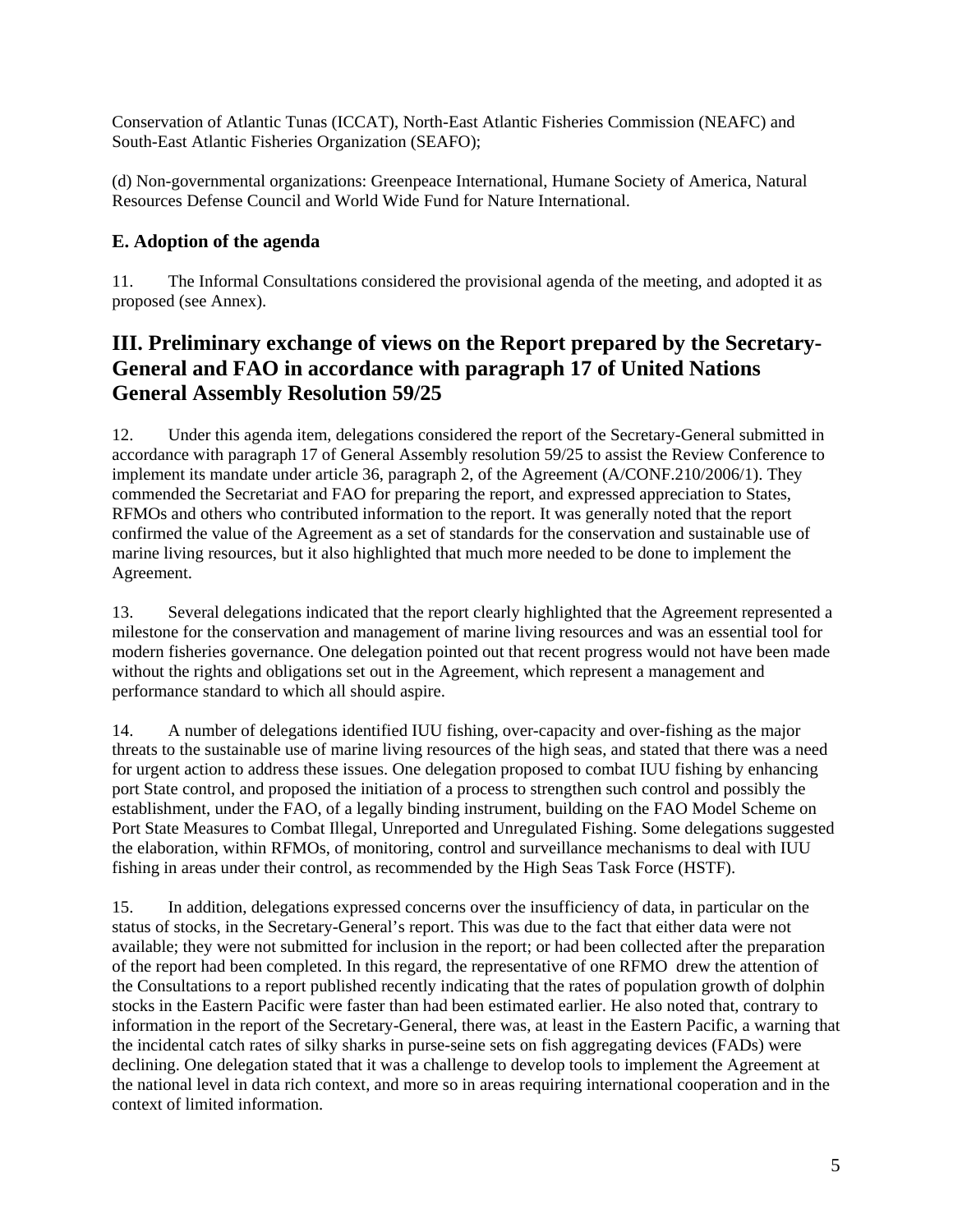16. One delegation underlined that focus on the status of stocks was a vital component of the review process, as the core objective of the Agreement was to ensure the long-term conservation and sustainable use of straddling and highly migratory stocks. Several delegations proposed establishing benchmarks for future reviews of the status of stocks and the effectiveness of the Agreement, noting that, in order to do so, additional information on trends was needed. They further noted that although the report gave an overview of the stocks, it was difficult to establish the link between the information presented in Part II of the report and the effects of the Agreement, and added that it was difficult to establish such a link even with detailed information on the trends of the stocks due to the limited number of Parties to the Agreement and the fact that the Agreement had only been in force for a few years. Requests were made, where possible, for complementary information to be elaborated on trends of stocks managed by RFMOs, based on the information produced by their scientific advisory bodies. One observer delegation stressed the need for additional information on the status of non-target stocks, on the level of implementation of the provisions of the Agreement related to biodiversity, as well as on the impediments to implementation.

17. Commenting on paragraph 32 of the report of the Secretary-General, relating to purse-seine fisheries, one delegation noted that, in the Atlantic, it only entered into purse seine-fishing on an experimental basis and in a limited manner.

18. Responding to the above observations, the Director of DOALOS noted that requests for additional information encountered practical constraints due to limitations on the length of reports produced by the Secretariat. He explained that information on stocks not contained in the report of the Secretary-General was available in other publications, to which the report itself referred. He pointed out that while no addendum to the report could be issued, States Parties, States non-Parties, RFMOs and other organizations could provide information and views on matters to be addressed by the Review Conference, pursuant to General Assembly resolution 60/31. He indicated that, unless received by 31 March 2006, the views submitted by States would only be presented to the Review Conference in the form in which they had been submitted to the Secretariat and not as an official conference document. In addition, the observer from the FAO stated that a publication, which could supplement the Secretary-General's report, was being produced. This publication would contain more detailed information on stocks and would be available at the time of the Review Conference. In response to queries by a number of delegations, the representative of the FAO also explained that the report of the Secretary-General provided more detailed information on shark stocks than on other stocks as information on shark stocks was not as readily available from other sources as that on other stocks.

19. Several delegations agreed that there was a need for broader membership in the Agreement, in order for it to become a stronger foundation for conservation and management of straddling and highly migratory fish stocks. Some delegations placed emphasis on the need for increased membership from key fishing States. In this connection, several delegations welcomed the fact that the report addressed the implementation of the provisions of the Agreement by all States, including Parties and non-Parties to the Agreement, and emphasized the usefulness of the report in outlining the difficulties faced by non-Parties to join the Agreement. One delegation proposed that the Review Conference identify initiatives that could be undertaken to obtain broader membership. Another delegation suggested that the Review Conference consider concrete proposals to overcome the problems that prevent some States from becoming parties.

20. A number of States non-Parties indicated that a more in-depth analysis of the reasons why States were unable to ratify the Agreement was needed, in particular in relation to issues relating to article 7 (Compatibility of conservation and management measures), and articles 21 (Subregional and regional cooperation in enforcement) and 22 (Basic procedures for boarding and inspection pursuant to article 21). One delegation identified Article 7 as a major obstacle to the achievement of universality of the Agreement; another delegation requested further information on how the provisions of this article were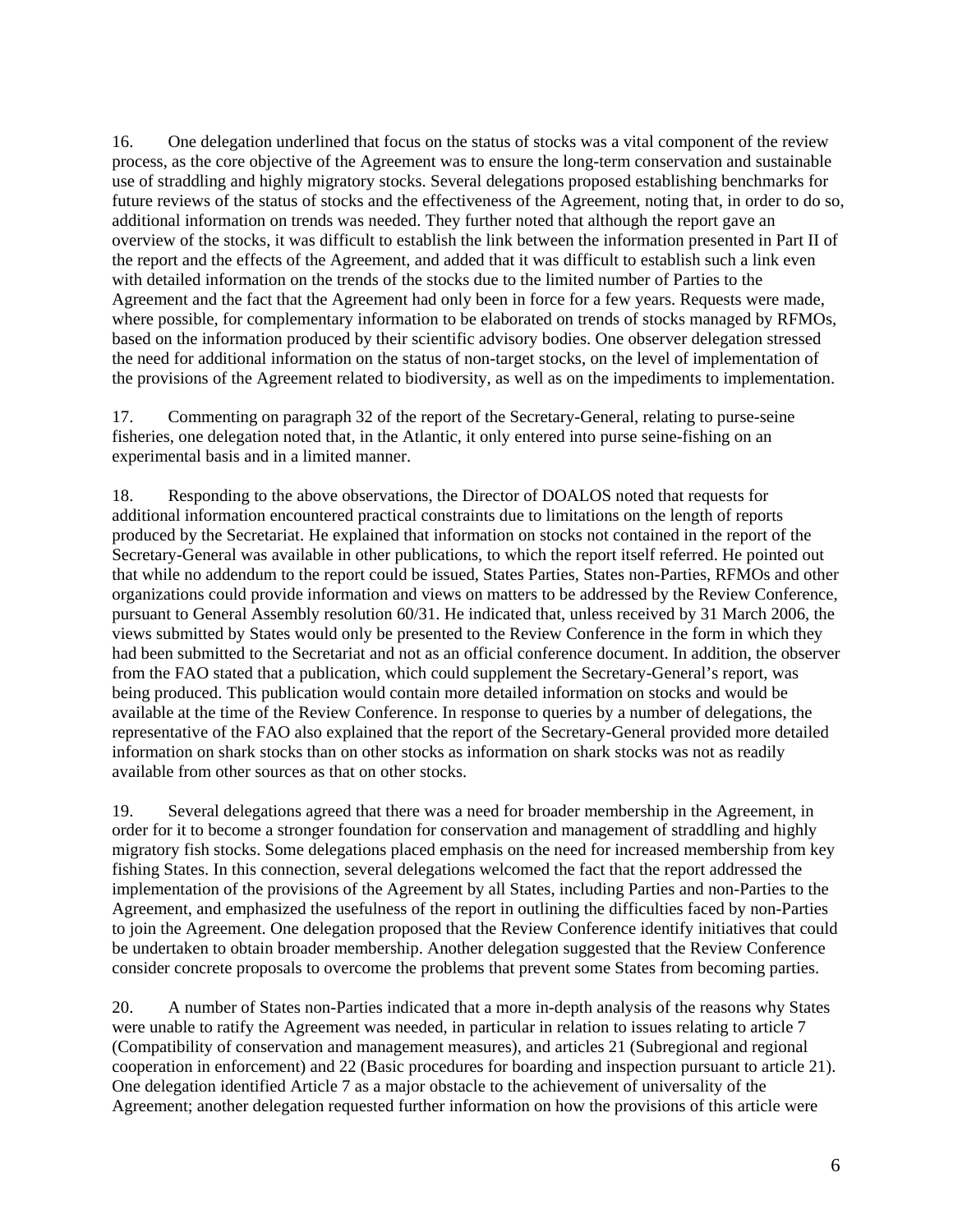being implemented in practice. Another State non-Party indicated that although it had not yet become Party to the Agreement, it nevertheless applied its spirit through its participation in RFMOs. With particular reference to article 21, some States non-Parties voiced their concern over enforcement activities on the high seas and over possible abuse of the rights of flag States. One State non-Party noted that other instruments and mechanisms for enforcement on the high seas, such as the use of on-board observers and satellites, could be used instead of the mechanisms provided for in the Agreement.

21. The degradation of vulnerable marine ecosystems was also identified as a priority area for action by some delegations who noted that the provisions of the Agreement on the protection of ecosystems and biodiversity had not been sufficiently implemented. It was also noted that the Secretary-General's report called for better management of deep-sea fisheries, in particular around seamounts and other vulnerable ecosystems, and the hope was expressed that the Review Conference would consider this issue.

22. The delegations of Japan, Indonesia and the Philippines informed the meeting that they were in the process of becoming Parties to the Agreement. Several Parties expressed satisfaction with such announcements and wished for more States to follow in the near future.

23. A number of delegations noted that information on success and failures in implementing the Agreement could be drawn from the experience of States and RFMOs. In addition, the Chairman stressed that the absence of information should not be used to postpone taking concrete measures to strengthen the provisions of the Agreement and its implementation. However, the Chairman called on RFMOs that have readily available information on trends on stocks in their areas to submit such information to the Review Conference. One observer suggested that it would be useful for RFMOs to provide information to the Review Conference on the approximate number of States and vessels engaged in IUU fishing in areas under their control in order to provide a baseline of information and to serve as a basis for measuring progress in the future.

24. In order to update the meeting on recent developments, some delegations informed the meeting that the Ministers of the High Seas Task Force had launched some practical and tangible initiatives relevant to implementation of the Agreement and improved fisheries governance. They expressed the hope that the Review Conference could consider ways to incorporate these initiatives into implementation of the Agreement, and/or into the management measures of various RFMOs.

25. Many delegations highlighted the important role of RFMOs, as the principal mechanism for the implementation of the Agreement. In particular, several delegations expressed appreciation for the information contained in the Secretary-General's report regarding recent developments on implementation of the Agreement within RFMOs. At the same time, the need for further action to develop the institutional mandate and structure of RFMOs, as well as the need for RFMOs to adopt further measures implementing the provisions of the Agreement, were also noted. One delegation stated that the institutional capacity of RFMOs should be improved to respond to the needs of developing countries. Some delegations pointed out that RFMOs can only be as effective as the political will of their Member States, and thus that it was important that such States provide these organizations with the necessary mandate to effectively implement the Agreement. A number of participants indicated that RFMOs should be subject to an objective, independent review and that the Review Conference should consider this issue. In this respect, two delegations informed the Consultations that NEAFC had started the process of establishing marine protected areas (MPAs) and that it had amended its Convention to meet new challenges. NEAFC was also undergoing a performance review.

26. Another delegation stated that it was not in favour of creating new RFMOs, given the burden of additional financial obligations and the difficulty for developing States in taking part constructively in multiple organizations and mechanisms. Some delegations emphasized that, as far as possible the creation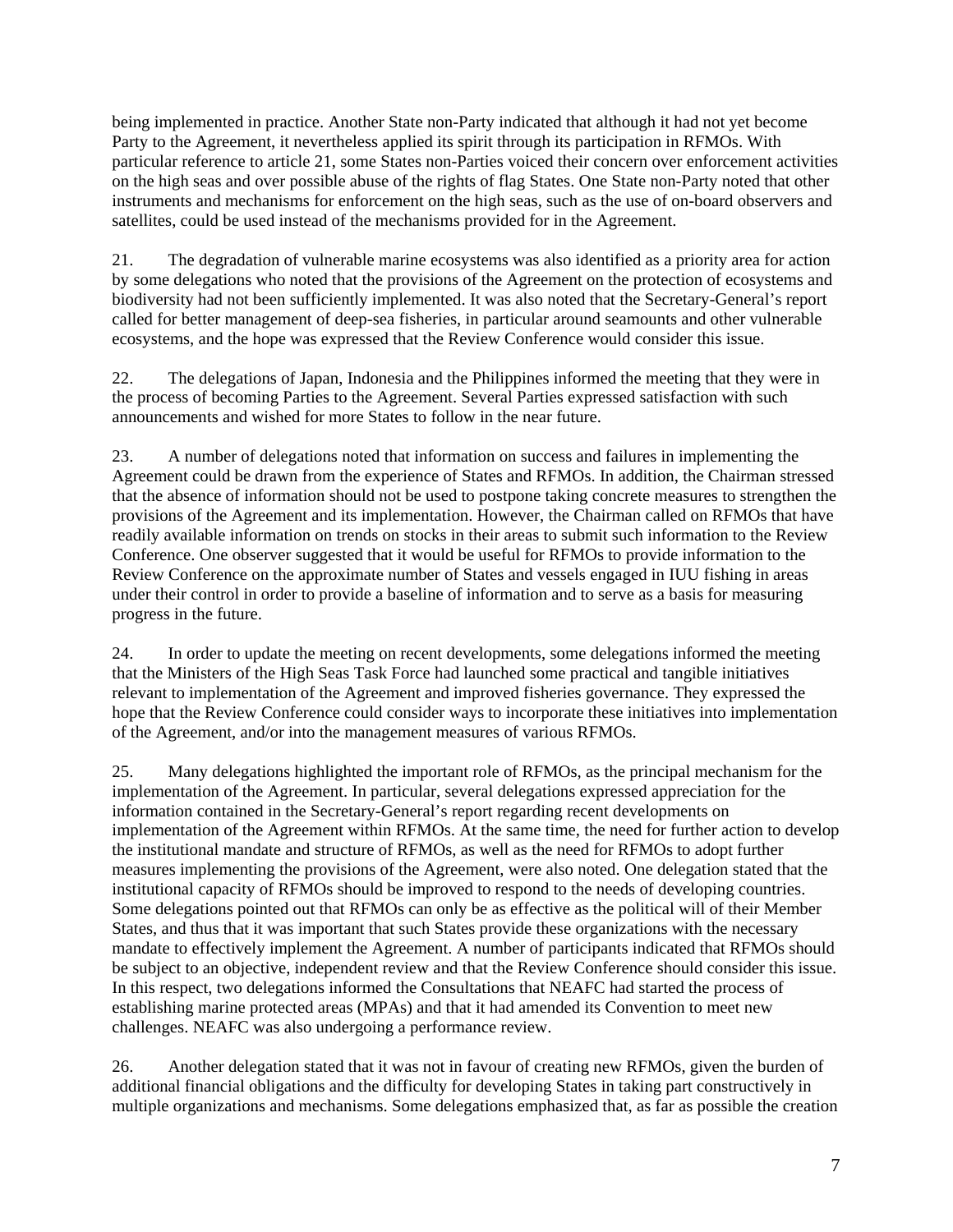of new RFMOs should only occur in regions that are not falling under the areas of competence of existing ones. In this regard, Australia, Chile and New Zealand reported that they were co-sponsoring the establishment of a new RFMO in the South Pacific region.

27. The observer from one RFMO stated that the effectiveness of RFMOs is limited for a number of reasons owing to their structure, and suggested that their effectiveness could be improved in various ways, including giving their secretariats the mandate to operate vessel monitoring systems (VMS) and to supervise real-time catch monitoring. He also suggested shifting the emphasis on cooperation between RFMOs to operational matters, such as the development of uniform trade documents and the establishment of a global register of authorized fishing vessels. The use of vessel lists, both positive and negative, was stressed as a valuable approach to combating IUU fishing. One observer delegation indicated that RFMOs should be given the functional ability, capacity and mandate to address the broader ecological impacts of human activities in the oceans and shift from single-species management to precautionary ecosystem management. This delegation further proposed that RFMOs be given a governance framework including international guidelines and time-bound goals.

28. Several delegations agreed that although a lot of work had been done to bring RFMOs in line with the provisions of the Agreement, more remained to be done. For example, the need to strengthen cooperation and coordination between and among RFMOs was generally recognized. The observer from one RFMO stressed that strengthened cooperation was particularly important with regard to RFMOs the areas of jurisdiction of which overlap or for those which share fish stocks. In this regard, Japan informed the meeting that it would host a joint meeting of regional tuna fisheries management organizations, to be held from 22-26 January 2007 in Kobe, Japan. The meeting will identify ways to strengthen cooperation between five regional tuna fisheries management organizations in dealing with overcapacity and IUU fishing. One delegation emphasized the importance of the work of RFMOs to control fishing activities, but stated that more efforts were needed to ensure that all interested States were given an opportunity to join RFMOs. Other delegations noted that the geographical and species coverage of RFMOs was also an issue to be addressed.

29. A number of RFMOs provided an update on their activities since the fourth round of Informal Consultations. Participation in the Fisheries Resources Monitoring System (FIRMS), the website of which would be launched in May 2006, was highlighted as a means of sharing information on fisheries and their effect on stocks.

30. Several delegations underlined the importance of the provisions contained in Part VII of the Agreement on assistance to developing States for the realization of their rights and fulfilment of their obligations under the Agreement. They stressed that assisting developing countries both to become Parties to the Agreement and to implement its provisions were fundamentally important to the success of the Agreement as a whole. The establishment of the Part VII Assistance Fund to provide financial assistance to developing States Parties in the implementation of the Agreement was thus welcomed by many and its use was encouraged. They also highlighted the importance of bilateral assistance. Iceland requested that the Secretary-General's report be corrected to reflect that Iceland is a contributor to the Assistance Fund established under Part VII of the Agreement.

31. In addition, a number of delegations made proposals on the preparations for the Review Conference. In particular, one delegation proposed that the Informal Consultations could establish whether any further information was needed for the first stage of the assessment by the Review Conference and reach an understanding on the organization and nature of expected outputs of the Review Conference. As for the Review Conference itself, one delegation stated that while it may be too early to assess the success of the Agreement in terms of measurable impacts, the Conference could take steps forward on how and when that assessment would be possible in the future, including issues relating to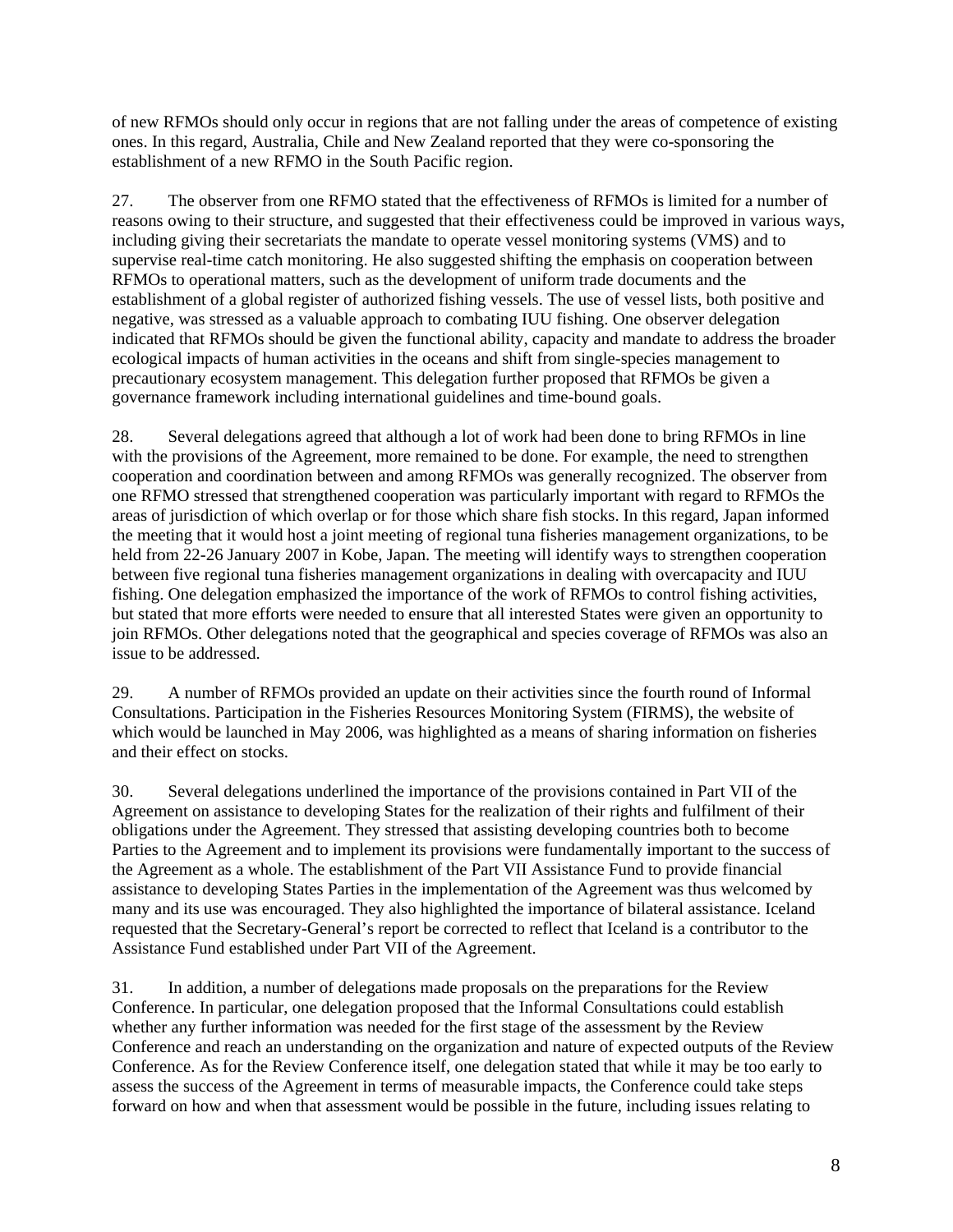remedial actions. With respect to the scope of the Review Conference, several delegations noted that the Conference could carry out an in-depth review on a few aspects of the Agreement, and leave a broader assessment for the future, or it could take a more general stock of progress on a wide range of elements, such as those contained in the Secretary-General's report, so that future processes would proceed to work more intensively in specific areas. The broader approach was preferred by some delegations.

32. One observer delegation stated that urgent action was needed to ensure that all unregulated high seas fisheries, especially deep-sea fisheries, became subject to effective conservation and management measures. She also suggested that reporting requirements should be reinforced and urged the adoption of a system for reporting on high seas fisheries that were not covered by the Agreement (in particular discrete stocks). She further suggested that technical improvements be considered under Annex I of the Agreement, such as formats for reporting on the bycatch of non-target species, including associated and dependent species.

33. A number of observer delegations, particularly representing NGOs, called for interim measures to prohibit the use of destructive fishing practices in the high seas. Noting that the Agreement should not be re-opened for amendment, some observer delegations stated that the scope of the Agreement should cover all high-seas stocks since, it was noted, the absence of a legal definition of straddling stocks complicated the identification of discrete stocks and stocks that were currently considered as non-target, but were caught as bycatch.

# **IV. Recommendations for consideration by the Review Conference**

### **A. Organization of work**

34. The Chairman invited participants to consider how best the Review Conference could carry out its task of assessing the effectiveness of the Agreement and proposing means to strengthen the provisions and implementation of the Agreement, including how the proposed criteria should be used.

35. Several delegations proposed establishing a drafting committee tasked with drafting the Conference's outputs. They noted that such a committee should not have the power to make any decisions of a political nature. Other delegations noted that one or more drafting groups should only be established when needed and once specific tasks were identified, that most of the discussions should occur in plenary, and that no parallel processes should be established, in the interest of transparency.

36. A number of delegations stressed the need to agree on the type of output expected from the Conference and to determine how this output should be prepared. The meeting was reminded that the 1993/1995 United Nations Conference on Straddling Fish Stocks and Highly Migratory Fish Stocks did not establish any drafting committee but rather followed a process whereby the Chairman had prepared a draft text that was circulated and submitted to an open-ended group. The text was then submitted to the plenary for comments.

37. One delegation proposed a three-step approach to carrying out the Conference's mandate: first, considering the extent to which the provisions of the Agreement have been incorporated into national laws and measures of RFMOs and identifying gaps and challenges in doing so; second, considering the extent to which these provisions have been applied in practice; and third, deciding on ways forward. It was noted that due to time constraints and the extent of the assessment task, the third step might need to be considered at future review meetings. Another delegation stressed the need, when carrying out the assessment, to consider: first the identification of areas where there was momentum and implementation was taking place; second the identification of areas where the momentum and tools for stronger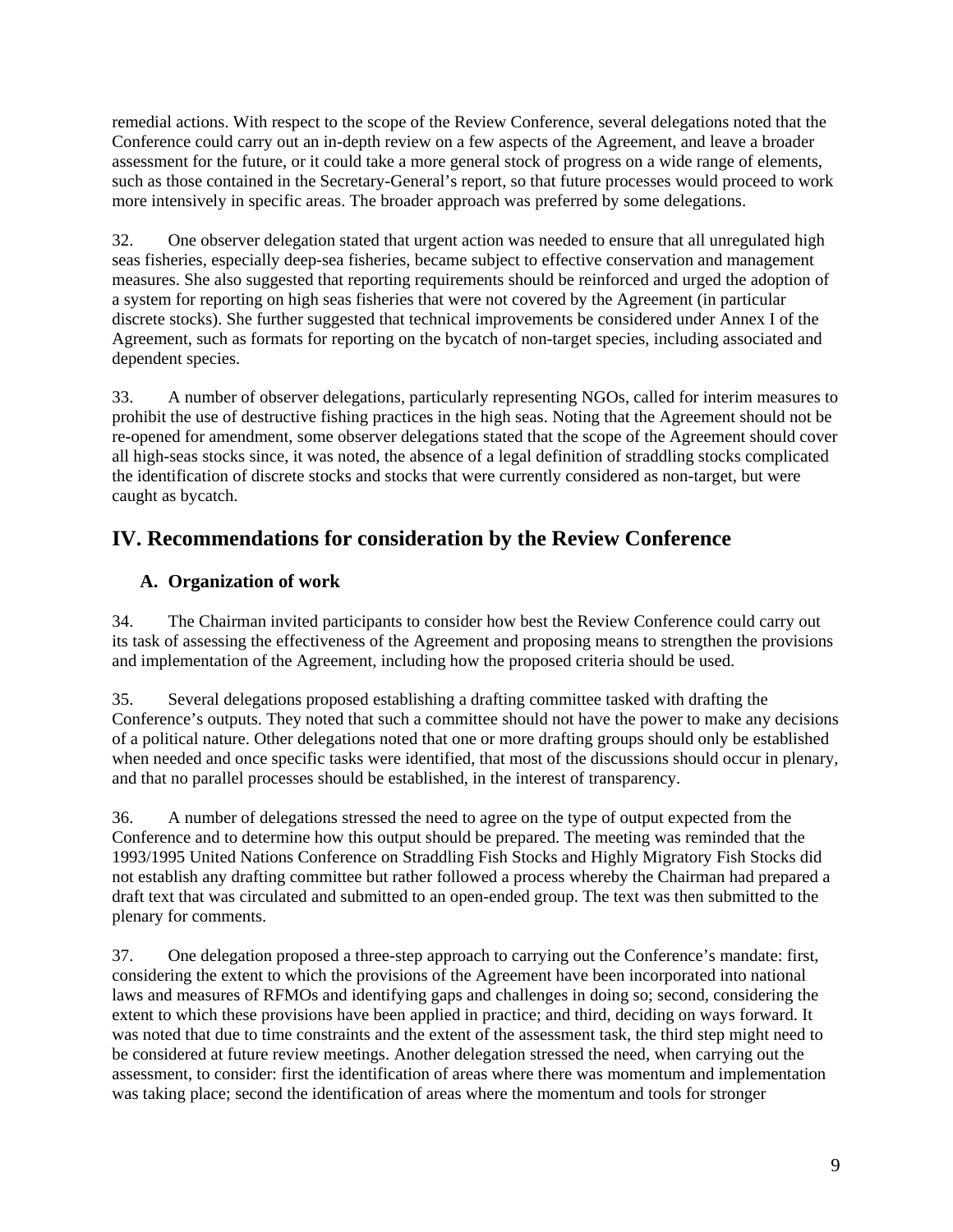implementation had only just started and therefore further efforts were needed; and third the identification of areas where little progress had been made. Another delegation indicated that article 36 of the Agreement provided for a two-step approach: an assessment of the implementation of the Agreement, including the extent to which its provisions had been incorporated into national laws and RFMOs' measures, application and remedial actions; and means for strengthening the implementation of the Agreement. Noting that the issues to be discussed at the Review Conference fell under two categories, namely, institutional and substantive ones, one delegation highlighted merits in addressing matters of an institutional nature first, including incorporation of the Agreement's provisions into national laws and RFMOs' measures, and obstacles to becoming Parties to the Agreement. One observer suggested going through the Agreement Part by Part in order to assess whether the provisions have been applied and whether inadequacies exist that must be remedied.

38. One delegation stressed the need to focus, during the Review Conference, on the Conference's outputs rather than on the assessment, which, it was said, should be done by each delegation prior to the Conference. It was said that the range of issues to be addressed could be categorized in themes but that these should not be specified in a narrow way upfront, but rather flow logically from the assessment. One delegation supported the idea of identifying specific themes of issues for the assessment and using the proposed criteria to carry out their assessment. Another delegation hoped that some basic questions would be answered by the Review Conference, including whether the Agreement had been working as was intended, and whether there were enough States Parties to the Agreement and if not, the reasons and ways to increase membership. On this basis, it was suggested to draw up a basic list of questions to be considered by the Review Conference.

39. The organization of work for the Review Conference was further considered along with the agenda for the Conference by a contact group, which met once, chaired by Ms. Holly Koehler, of the United States delegation. Based on the work of the contact group, the Informal Consultations recommended a framework for the organization of work by the Review Conference, which is available as document A/CONF.210/2006/4.

### **B. Draft provisional agenda**

40. Under this item, delegations considered a draft provisional agenda prepared by the Secretariat pursuant to paragraph 24 of General Assembly resolution 60/31. Participants discussed the possibility of outlining the components of the agenda in details, in particular with regard to the consideration of the "subject-matter referred to in paragraph 2 of article 36 of the Agreement." Proposed options to structure discussions on this element included: following the Parts of the Agreement; following the structure of the Secretary-General's report (A/CONF.210/2006/1); and following the structure of paragraph 2 of article 36 of the Agreement itself, thereby differentiating between the review and assessment of the adequacy of the provisions of the Agreement on one hand, and proposals for means of strengthening the substance and methods of implementation of these provisions on the other hand. One delegation also proposed structuring discussions around the issues identified by the Chairman in his working paper on criteria for assessing the effectiveness of the Agreement. These included: 1) the extent to which those provisions had been incorporated into national laws and measures of RFMOs; 2) the extent to which those provisions were actually being applied in practice; and 3) the extent to which States and RFMOs were taking action to remedy instances of failure to apply those provisions in practice. One non-Party said that the agenda should include consideration of the obstacles preventing some States from becoming Party to the Agreement. However, some delegations cautioned against entering into too many details, preferring a broadly formulated agenda to avoid any prioritization of specific issues.

41. Several delegations stated that the structure and content of the agenda should be decided once the organization of work and expected outcomes of the Review Conference were agreed upon.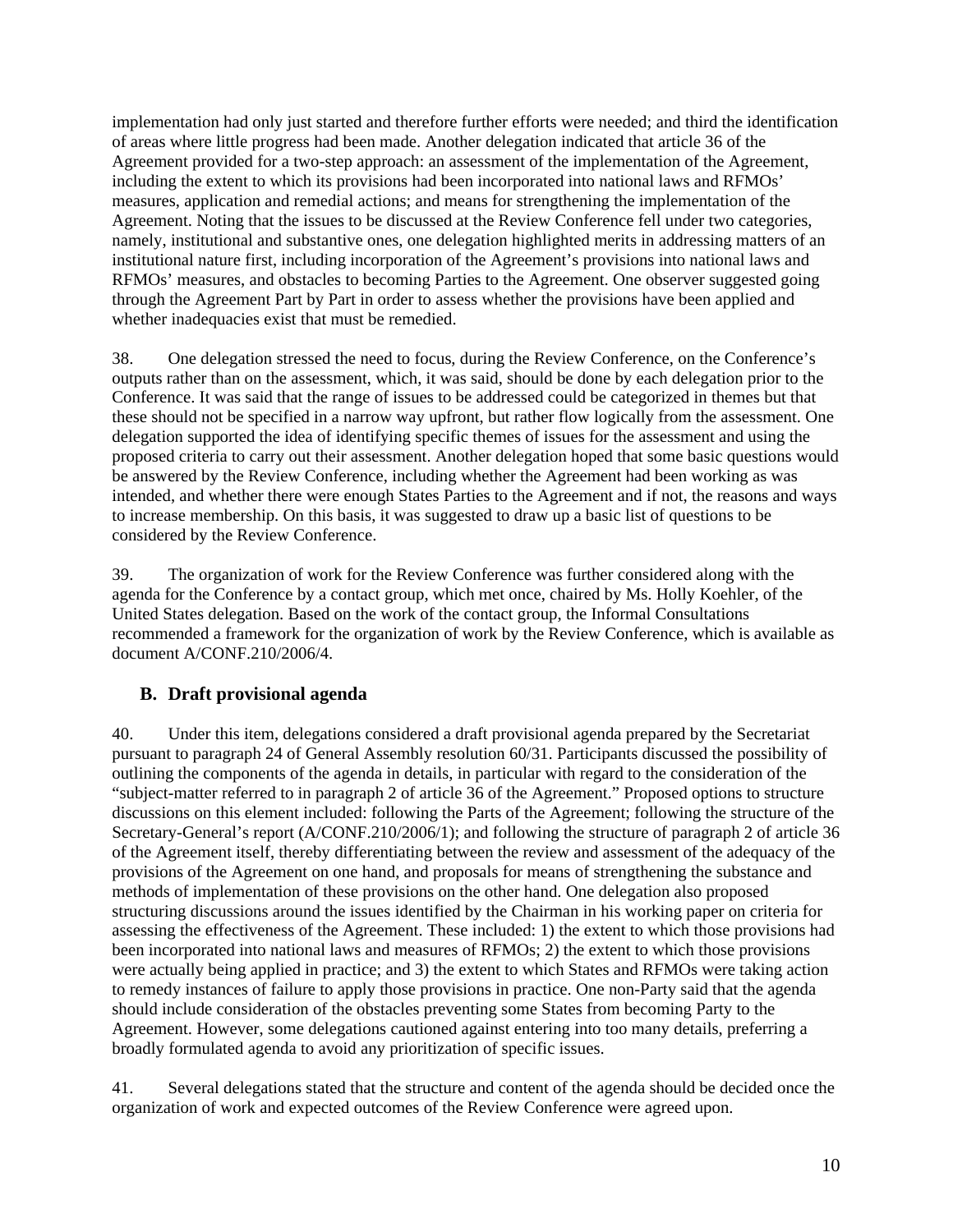42. In the Plenary, in considering the provisional agenda of the Conference proposed by the contact group (see paragraph 39 above), several delegations expressed their preference to refer to the outputs of the Conference as "the final report," with the understanding that the term "report" encompassed a range of different possible outputs. Other delegations indicated their preference for "final outcomes" due to the fact that discussions were still ongoing on the final product of the Conference and that one possible output could be a report adopted by the Conference, but that there could be other outputs produced by the meeting. The provisional agenda of the Review Conference, as recommended by the Informal Consultations to the Review Conference, is available as document A/CONF.210/2006/3.

## **C. Draft Rules of Procedure**

43. Under this item, delegations considered draft rules of procedure prepared by the Secretariat pursuant to paragraph 24 of General Assembly resolution 60/31. Discussions largely focused on the modalities of the participation of States non-Parties to the Agreement in the Review Conference, in particular the extent to which they would be able to participate in the decision-making process of the Conference.

44. Several non-Parties to the Agreement expressed the view that the draft rules of procedure should be amended in order to allow both Parties and non-Parties to the Agreement to participate in the Review Conference with equal rights. They argued that, according to article 36 of the Agreement, the Review Conference was convened by the Secretary-General of the United Nations, and was therefore a United Nations Conference open to all States on an equal basis, not a meeting of States Parties. In addition, they stated that article 36 of the Agreement does not differentiate between Parties and non-Parties, and that the objectives of the Conference were to assess the effectiveness of the Agreement and propose, if necessary, means for strengthening its implementation. They argued that these objectives would only be successfully met if participation in the Conference was broad and States which were entitled to become Parties to the Agreement participated on an equal footing with States Parties.

45. A number of non-Parties indicated that the Agreement specified different types of procedures in articles 36, 45 and 48. They noted that the review process envisaged under article 36 only aimed at assessing the effectiveness of the Agreement; not at amending the Agreement or its Annexes, and thus could not affect the rights and obligations for States Parties. Such amendments to the Agreement or its Annexes would result only from the procedures outlined in articles 45 and 48 of the Agreement related to amendments to the Agreement or its Annexes, respectively. They noted, in this regard, that while non-Parties should not be involved in the procedures leading to amendments to the Agreement or its Annexes, since these would only bind Parties, they should be allowed to participate in the review process on an equal footing with States Parties.

46. A number of non-Party delegations also emphasized that the Agreement was being implemented by States which were members of RFMOs or other cooperative mechanisms, even though they were not formally bound by the Agreement. They argued that, considering that several States were members of RFMOs even though they were not Parties to the Agreement, a number of provisions contained in the Agreement affected them, as would decisions made at the Review Conference.

47. Most of the Parties to the Agreement stated their support for draft rules of procedure, which do not provide for participation of non-Parties to the Agreement in any voting at the Review Conference. At the same time, these delegations emphasized that the participation of non-Parties in the Conference was very important and would facilitate the work of the Conference. A number of delegations pointed out, in this regard, that the draft rules of procedure provided unprecedented participatory rights to non-Parties in ensuring a full consideration of their views during the Conference. It was noted that, in accordance with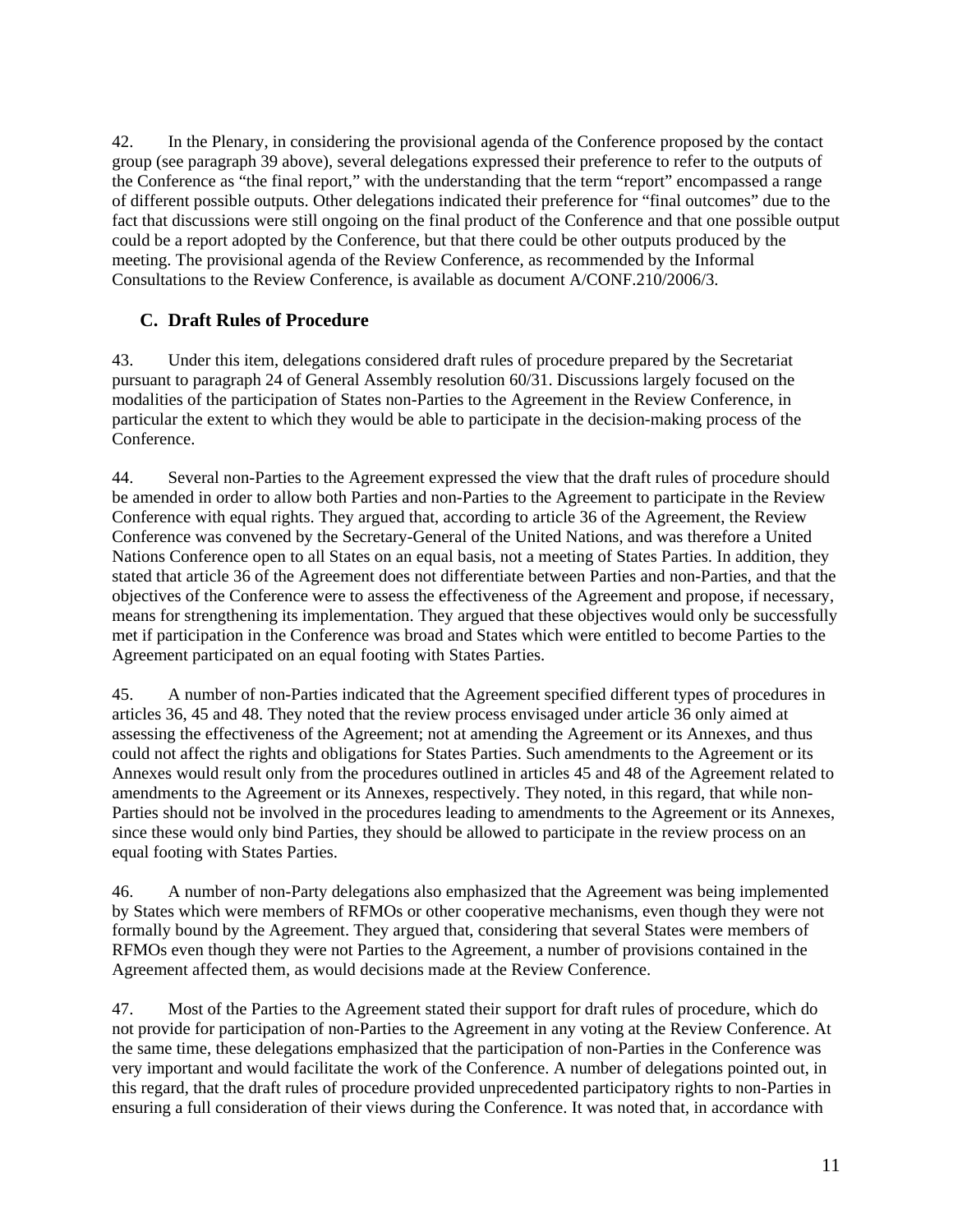customary international law, as reflected in article 34 of the 1969 Vienna Convention on the Law of Treaties, a treaty does not create either obligations or rights for a third State without its consent. In addition, it was stressed that Parties to a treaty have the exclusive right to make decisions with regard to its operation. In this regard, it was pointed out that allowing non-Parties to participate equally in the decision-making processes of the Conference would discriminate against Parties in that non-Parties could decide on obligations that would bind Parties, without being themselves legally bound by such obligations.

48. It was acknowledged that since the Conference may agree on recommendations pertaining to the work of other bodies, their successful implementation would depend on having broad support and consensus on these recommendations**.** Several States Parties suggested using language contained in paragraph 25 of General Assembly resolution 60/31 addressing participation of non-Parties in the fifth round of Informal Consultations. Accordingly, States which were not Parties to the Agreement would participate fully in the Review Conference, on an equal footing with States Parties to the Agreement, except without voting rights, on the understanding that every effort would be made to adopt recommendations on the basis of consensus. They noted that all recommendations of previous informal consultations had been agreed on the basis of consensus, including the creation of an Assistance Fund under Part VII of the Agreement. However, they pointed out that, should it be impossible to reach consensus, the Conference should proceed to a vote. In this regard, they suggested that rule 43 of the rules of procedure on conduct during voting should be corrected to the effect that no representative of any participating State may interrupt the voting.

49. The meeting agreed to establish a second contact group in order to reconcile diverging views on the provisions of the draft rules of procedure relating to decision-making and composition of the Bureau. The contact group, which met six times, was chaired by Mr. Joji Morishita, of the delegation of Japan.

50. As the contact group could not reach agreement on the subjects under its consideration, the Chairman presented in the final meeting of the plenary of the Informal Consultations a package of proposals related to the draft rules of procedure. This package of proposals was introduced with a view to accommodate the conflicting approaches of delegations. The proposed package provided that the Review Conference shall conduct its work on the basis of general agreement on matters of substance. If the President determined that it had not been possible to reach general agreement, he would specify a time period for consultations among interested participating States in order to reach such general agreement. The President may, in consultation with the Bureau, appoint a facilitator for the purpose of reconciling the differences in order to reach general agreement on the matters in question. The package provided that the Review Conference may proceed to a vote on matters of substance, in accordance with the rules of procedure, only after all efforts at achieving general agreement had been exhausted. Each Party to the Agreement would have one vote, and any participating State may request that its views on the matters in question be included in the record of the meeting. The package also included changes to the draft rule of procedure regarding the composition of the Bureau (see paragraph 60 below).

51. The package provided that, should it be approved, DOALOS would be entrusted with instituting changes to the draft rules of procedure, including any technical changes that may also be necessary as a result of the package.

52. A number of non-Parties indicated that they were not in a position to agree with the Chairman's proposal. They were of the view that the proposal fell short of recognizing the equal rights of non-Parties in the Review Conference and, therefore, was not consistent with article 36 of the Agreement.

53. The Chairman then submitted his package of proposals for approval by States Parties to the Agreement participating in the Informal Consultations. In accordance with paragraph 25 of General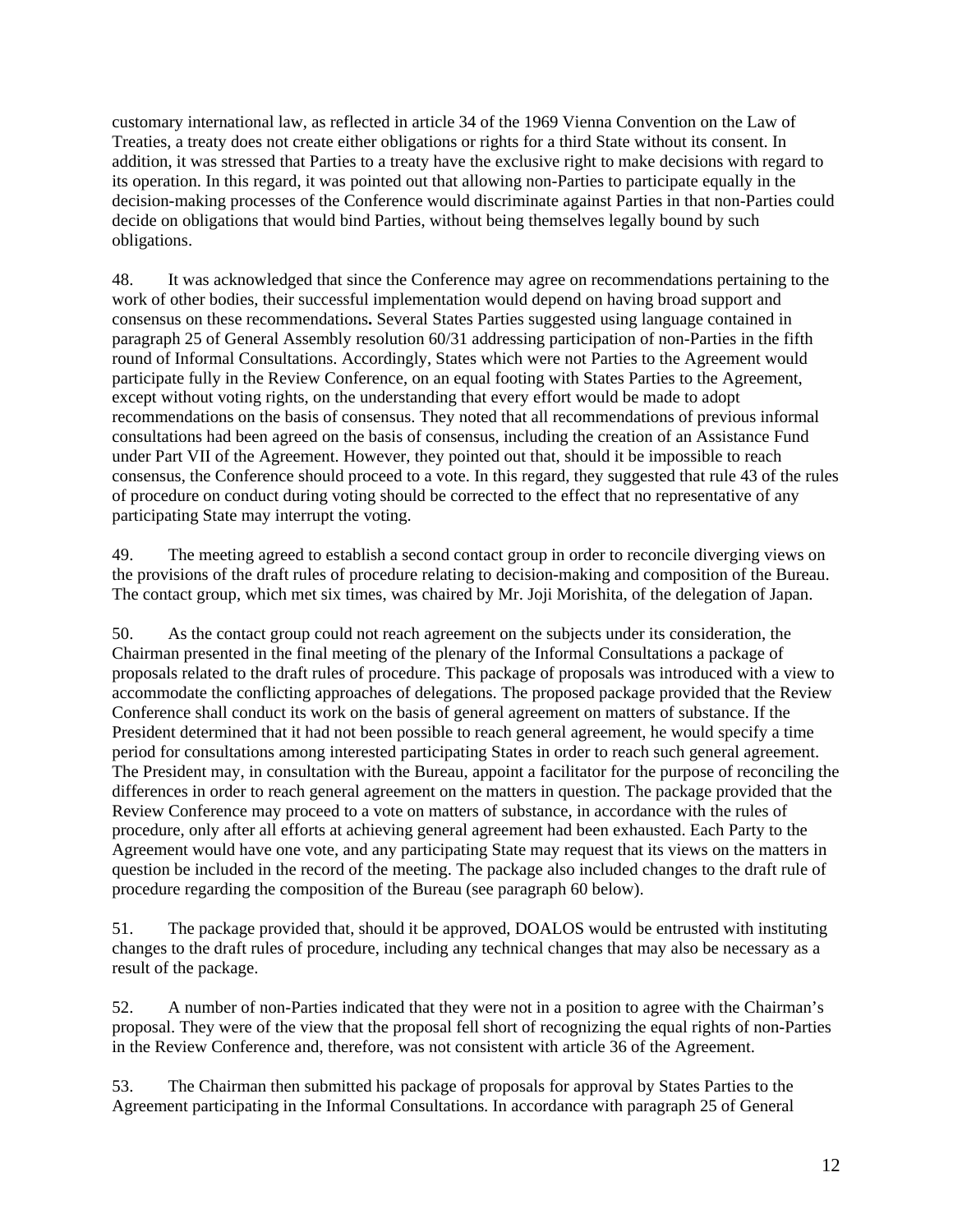Assembly resolution 60/31, the Chairman's proposal was approved by general agreement among States Parties to the Agreement, as no State Party requested to proceed to a vote.

54. A number of non-Parties expressed concerns over the procedure followed to adopt the proposal, noting that, in the absence of consensus among all participating States, a vote should have ensued according to their interpretation of paragraph 25 of General Assembly resolution 60/31.

55. The provisional rules of procedure as recommended by the fifth round of Informal Consultations to the Review Conference are available as document A/CONF.210/2006/6.

#### **D. Composition of the Bureau, including Chair and Vice Chairs, as well as a possible drafting committee**

56. The Chairman encouraged Parties to discuss the composition of the Bureau, including Chair and Vice-Chairs, through informal consultations, following common practice. Noting that full participation in the Conference entailed participation in the Bureau, the delegation of a non-Party stated that the composition of the Bureau depended on the outcomes of discussions on the Rules of Procedure and the participation of non-Parties in the Review Conference.

57. With respect to the possible establishment of a drafting committee, several delegations stated their preference for an early establishment of such a committee, with one delegation stressing that a decision on the establishment, composition and functioning of such a committee should be made during the Informal Consultations, not at the Review Conference. It was stressed that a drafting committee should operate in a transparent and inclusive manner and that the composition and functioning of such a committee should be in conformity with the Rules of Procedure. Other delegations stated that specific tasks entrusted to the drafting committee should be discussed before deciding upon the establishment of such a committee, so as not to prejudge the expected outcomes of the Conference. One delegation noted the need to operate according to the rules of procedure, which provide for the setting up of subsidiary bodies.

58. One observer delegation urged the meeting to consider NGO participation in the drafting committee following the practice of the 1993/1995 United Nations Conference on Straddling Fish Stocks and Highly Migratory Fish Stocks.

59. Delegations expressed various views on the composition of the Bureau, in particular whether the Vice-Chairs could be chosen among representatives of States non-Parties.

60. The provisional rules of procedure recommended to the Review Conference by the Informal Consultations (A/CONF.210/2006/6) provide for the participation of two representatives of non-Parties to the Agreement as Vice-Chairs in an expanded Bureau of eight officers, and the possibility of establishing a committee for the purpose of drafting Conference documents. The committee shall be chaired by a member of the Bureau and shall be open to broad participation from among representatives of all participating States.

## **E. Criteria for the review and assessment of the adequacy of the provisions of the Agreement in securing the conservation and management of straddling and highly migratory fish stocks**

61. Under this item, delegations considered possible criteria for assessing the effectiveness of the Agreement, as proposed by the Chairman. The Chairman explained that the revised Working Paper under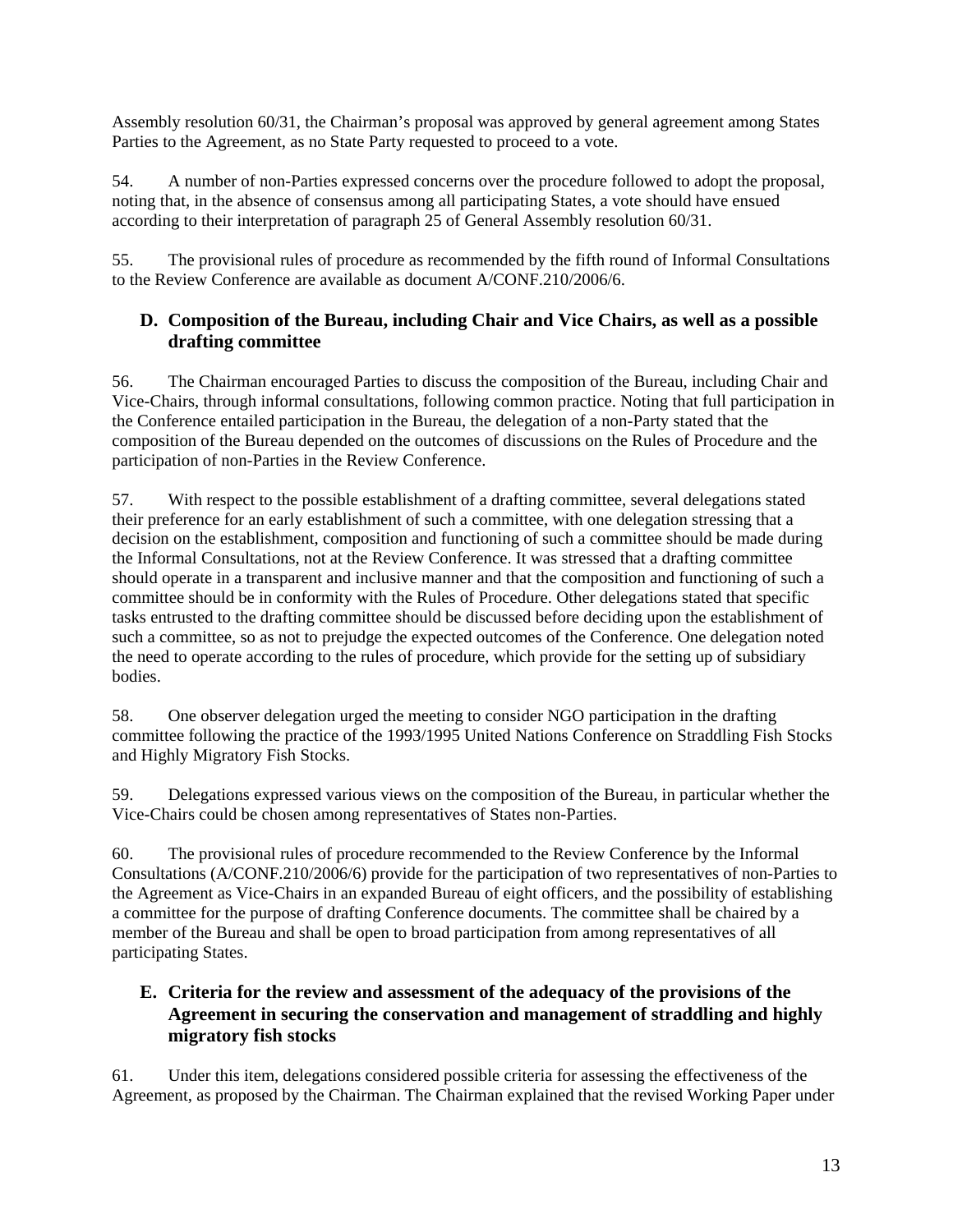consideration incorporated comments made by delegations after the fourth round of Informal **Consultations** 

62. Most delegations agreed that the proposed criteria were useful and should be used as the basis for discussions at the Review Conference. Several delegations supported including an additional reference to article 7 of the Agreement (Compatibility of conservation and management measures) in the criterion concerning the adoption of measures for the conservation and management of stocks. One delegation also proposed including measures to address bycatch. Several delegations proposed that the criterion related to assessing the effects of fishing on the marine environment refer to article 5(d) to (g) of the Agreement (General principles) for a more comprehensive review of actions taken with regard to the protection of the marine environment.

63. One delegation also highlighted an overlap between the criterion concerning fisheries not regulated by an RFMO and the criterion related to the establishment of new RFMOs.

64. Many delegations pointed out that, since the Agreement imposed concrete obligations regarding monitoring, control and surveillance (MCS) and that MCS was essential for the effective implementation of the Agreement, it was important to establish, develop and reinforce MCS, including through cooperation between RFMOs. Some of them considered the issue of MCS more important than the issue of fishing allocations, and thus proposed that the criterion on fishing allocations be replaced by a criterion on MCS if time was a limiting factor for discussions at the Review Conference. One delegation noted, however, that the issue of allocations was important when considered broadly, as there were fundamental problems in the manner in which RFMOs provided access to members.

65. One delegation stated that it was important to review whether flag State obligations were being met, in particular those pertaining to the integrity of RFMOs regimes. Thus, they requested a reference to article 22 of the Agreement (Basic procedures for boarding and inspection pursuant to article 21) in the criterion on the implementation of flag State duties. Noting that article 21 (Subregional and regional cooperation in enforcement) and article 22 were linked, another delegation stated that article 21 should also be referenced. Several non-Parties indicated that the issue of boarding and inspection as contained in articles 21 and 22 of the Agreement should be reviewed and assessed with a view to considering alternative surveillance and monitoring mechanisms that would render unnecessary the boarding and inspection procedures. It was also proposed to explore the possibility of developing a technical annex to the Agreement providing for mechanisms for indemnification by the inspecting State in the event of damages caused by boarding in contravention with international law.

66. Other delegations proposed that the elements of the criterion related to the use of port State measures include the extent to which RFMOs have adopted port State measures themselves. One delegation also proposed to include the extent to which RFMOs have taken measures to implement the FAO Port State Model Scheme and the International Plan of Action (IPOA) on IUU Fishing. However, the Chairman expressed reluctance to single out specific instruments adopted since the adoption of the Agreement.

67. One observer delegation suggested including a criterion related to the adoption of the ecosystembased approach to integrated oceans management, as an element that should precede the criterion on the adoption of measures for the conservation and management of stocks. Several delegations noted that references to article 5(d) and (e) of the Agreement would encompass all the elements of the ecosystem approach.

68. Another observer delegation proposed that the Review Conference should also consider improving reporting on new and unregulated fisheries and bycatch in all high seas fisheries, region by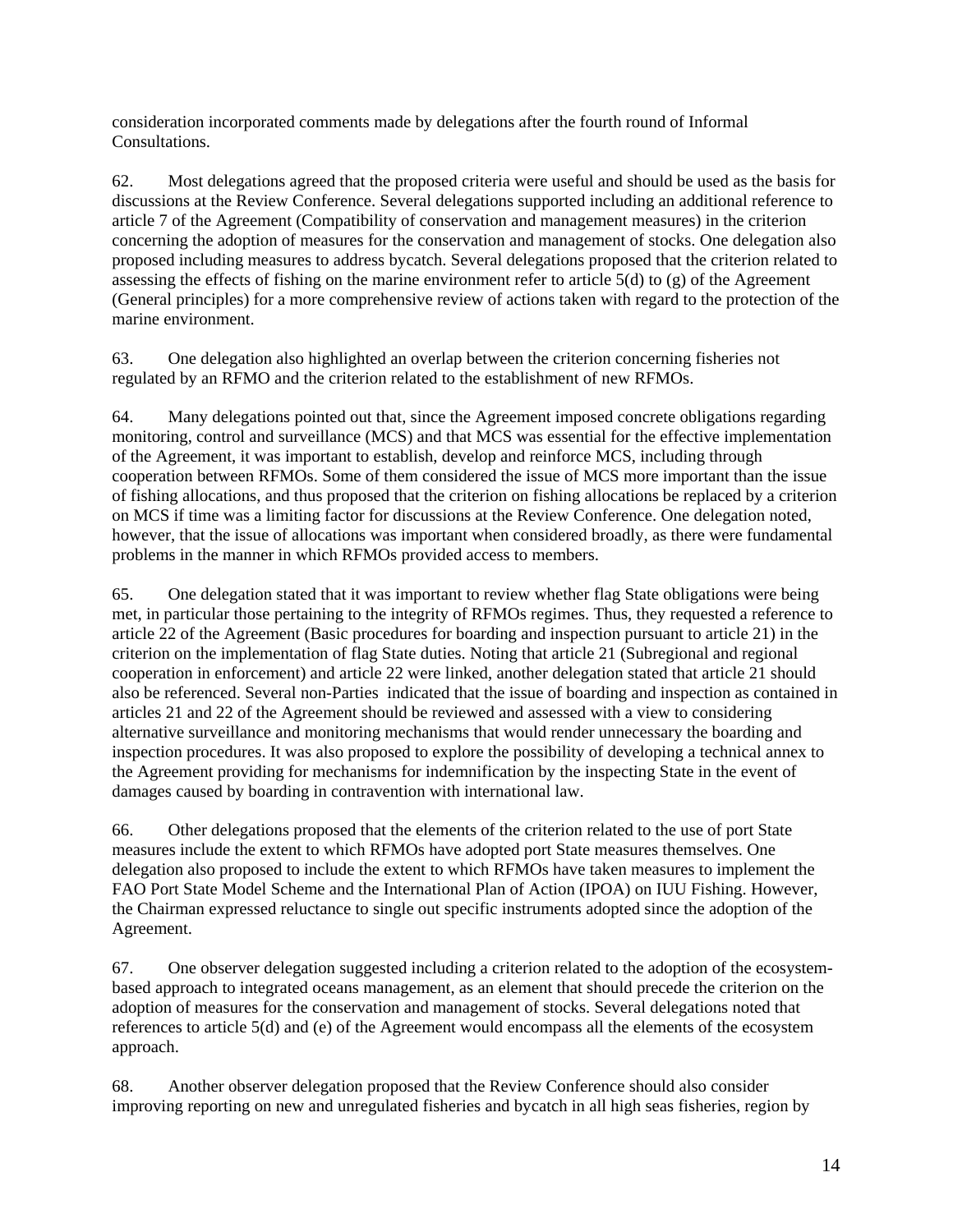region. It also considered useful to identify the extent of IUU fishing in all regions, including by noncooperating non-Parties. It further suggested an additional criterion addressing the nature and scope of any review and evaluation procedures established by RFMOs and whether there are indicators to evaluate progress.

69. One delegation raised concerns over the use of criteria for assessment, noting that if the Conference were to carry out a detailed examination, for each State Party and RFMO, of the degree to which they have adopted measures under each criterion, it would not be in a position to complete its task.

70. Several delegations stated that emphasis should be on addressing the framework questions accompanying the proposed criteria, namely (1) the extent to which the provisions of the Agreement have been incorporated into national laws and regulations, as well as into the charters and/or measures of RFMOs, (2) the extent to which those provisions area actually being applied in practice, and (3) the extent to which States and RFMOs are taking action to remedy instances of failure to apply those provisions in practice. They indicated that the aim of the exercise was to exchange views on these aspects, not to be exhaustive on each criterion.

71. Several States non-Parties to the Agreement stated that, in assessing the effectiveness of the Agreement, the Review Conference should strictly abide by the provisions of the Agreement according to which the Agreement shall be interpreted and applied in the context of and in a manner consistent with UNCLOS. In this regard, they pointed out that coastal States are not obligated to implement any measures in the 200 nautical mile zone under national jurisdiction or anything that impairs the free exercise of their sovereign rights over that area. They stressed that high seas fishing should be carried out subject to, among others, the rights, duties and interest of coastal States pursuant to articles 63 and 64 of UNCLOS. They further stated that the efficient implementation of the Agreement required the development of criteria for fishery resource management respecting the interests and economic and social rights of coastal States as well as the criteria agreed by fishery management organizations. One observer delegation expressed the hope that the Review Conference would agree on the need to develop indicators to assess effectiveness of implementation at the regional level.

72. On the basis of these comments, the Chairman presented to the meeting a revised paper entitled *Possible Elements for Assessing the Effectiveness of the Agreement.* Suggestions were made, in particular that of broadening the scope of the criterion related to the effects of fishing on the marine environment to include measures taken to implement ecosystem approaches to fisheries management. One delegation proposed that the criterion related to developing States be elaborated to include a clear reference to the need for enhanced capacity building for developing States.

73. The Elements for Assessing the Adequacy and Effectiveness of the Agreement, as recommended by the Informal Consultations to the Review Conference, are available as document A/CONF.210/2006/5.

### **F. Consideration of the Conference's outputs**

74. In introducing this item, the Chairman proposed that there be a record of deliberations of the Review Conference. He indicated that the record of deliberations would be a factual account and summary of the views expressed at the Review Conference and would be prepared by the Chair and Vice-Chairs of the Conference, in cooperation with the Secretariat. The Chairman also suggested that, in addition to such record, the Review Conference would produce a negotiated text on the outcomes of discussions.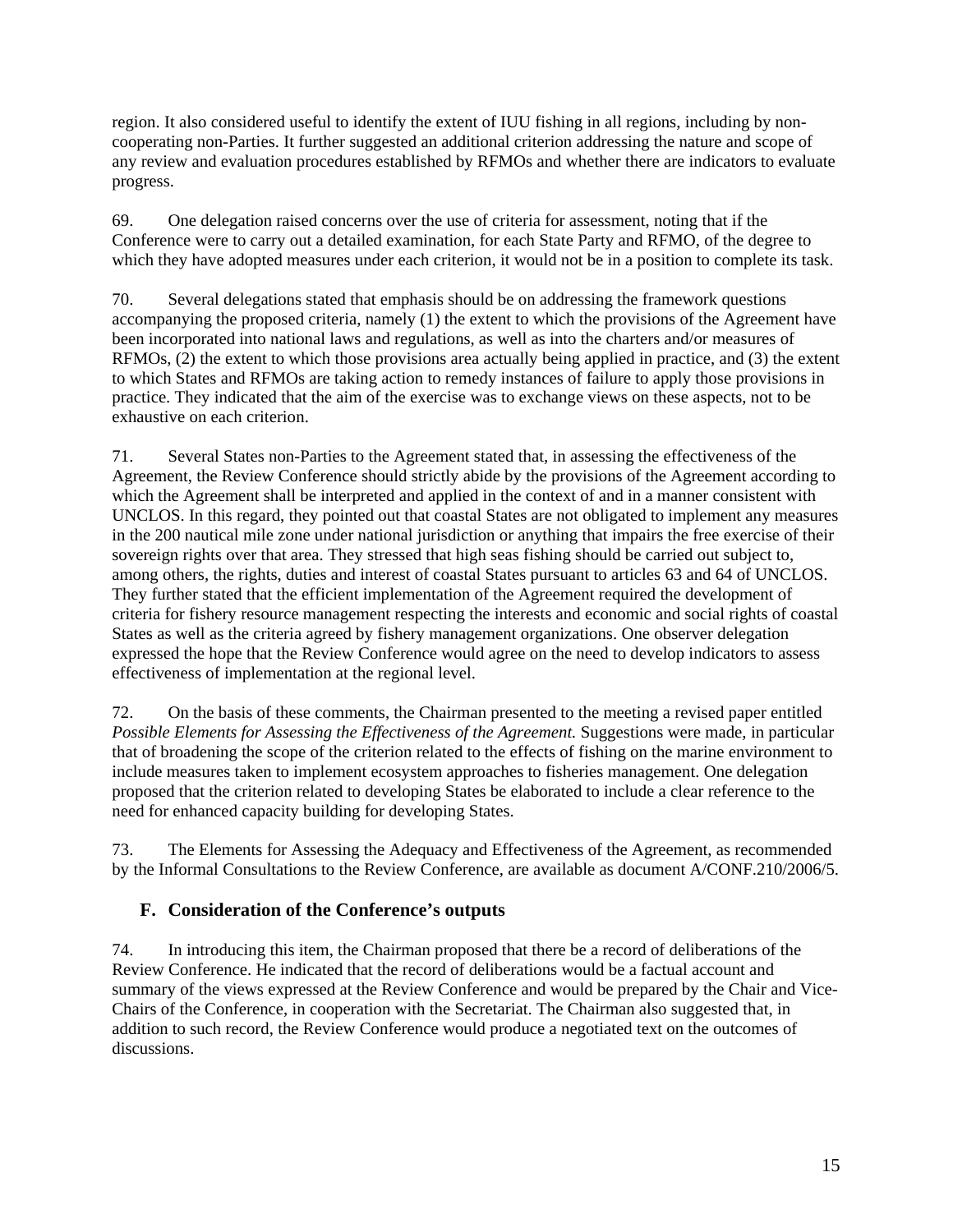#### **1. Record of deliberations**

75. The Informal Consultations agreed that the Review Conference should produce two types of outcomes: a record of deliberations and a final report that reflected negotiated outcomes. In accordance with past practice, the draft record of deliberations, prepared by the Chair, with the assistance of the Secretariat, would be made available on the DOALOS website for three weeks to allow participants to provide suggestions and comments, including on the characterization of discussions. The Chair, in cooperation with the Bureau, would then review all suggestions and comments made by participants and decide which of those could be incorporated in the record of deliberations.

#### **2. Agreed results**

76. The Chairman noted that article 36 of the Agreement contained two basic elements constituting the mandate for the Review Conference: to review and assess the adequacy of provisions of the Agreement and, if necessary, propose means of strengthening the substance and methods of implementation of those provisions in order better to address any continuing problems in the conservation and management of straddling fish stocks and highly migratory stocks. He suggested that the time available at the Review Conference be equally divided between these two elements of the mandate, and proposed that the review and assessment be conducted on the basis of the proposed *"Possible Elements for Assessing the Effectiveness of the Agreement*". Following the review and assessment the President of the Conference, in consultation with the Bureau, would prepare a draft text to be submitted to a drafting group, which would further elaborate the text in order to create the basis of an agreed text on review and assessment. The Chairman further urged delegations to consider approaches that would then ensure sufficient time for the Conference to consider means of strengthening the substance of the Agreement.

(i) Review and assessment conclusions

77. Several delegations expressed the view that if every criterion of the Chairman's paper was to be considered in an exhaustive manner, the Conference would not be able to complete its task. Therefore, they proposed that the criteria be used as a guide for the assessment and to identify priority areas for consideration. A number of delegations proposed considering illustrative examples, both positive and negative, in key areas of each criterion. One delegation proposed to focus on: what is working; what is starting to work; and what requires additional work. The possibility of conducting intersessional work was discussed but it was noted by the Chair that it would depend on whether there was an agreed Bureau by the end of the Consultations.

78. A number of delegations stated that the model proposed by the Chairman on the allocation of time during the Review Conference was useful. However, they stressed that discussions on means of strengthening the Agreement were important and therefore there was a need to ensure that sufficient time remained to conduct discussions and negotiations on this issue after the review and assessment. Other delegations suggested that the Conference could spend about three quarters of its time on the review and assessment and one quarter discussing the agreed results. They also suggested the possibility of drafting the agreed results in a working group in a way that would maintain the transparency of the proceedings.

79. Several delegations stressed the need for the assessment to be done by each delegation, prior to the meeting, in order to identify areas in need of attention at the Conference. It was also stressed that the assessment was not merely an exchange of information but also of views and judgement on actions taken so far. Most delegations agreed that any recommendations should be tied to the assessment performed by the Review Conference.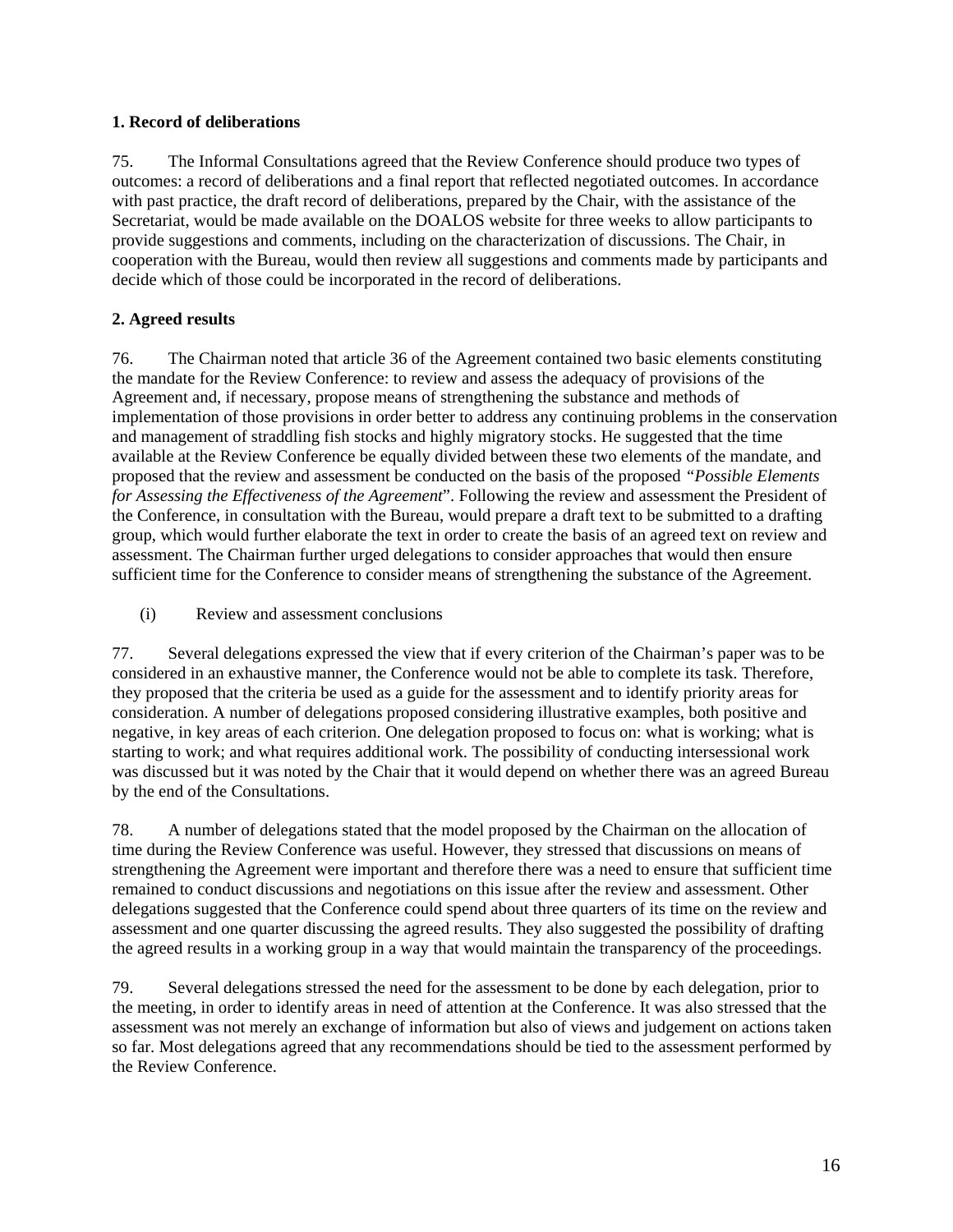80. The Chairman proposed that one of the possible recommendations of the Conference could be the convening of another review conference to continue the assessment work on topics that would not have been dealt with during this Review Conference.

(ii) Proposed means of strengthening the substance and methods of implementation of the Agreement's provisions

81. The Chairman noted that some areas for strengthening the substance and methods of implementation of the provisions of the Agreement had already been identified by participants, including further steps to: address IUU fishing; address excess capacity and overfishing; protect the marine environment from certain destructive fishing practices; increase the number of States Parties to the Agreement; and provide additional assistance to developing States. He highlighted a Chairman's background paper on possible initiatives for strengthening the substance and methods of implementation of the provisions of the Agreement (Annex V to the report of the fourth round of Informal Consultations).

82. Whereas several delegations indicated that it was premature to identify specific areas where strengthening of the provisions of the Agreement was needed before the completion of the assessment work, other delegations stated that the debates that had already taken place during the five rounds of Informal Consultations as well as in other fora made it possible to discuss areas for improvement.

83. Several delegations welcomed a paper on possible outcomes circulated by one delegation. The paper proposed a distinction among three categories of outputs from the Review Conference: (i) political commitments; (ii) recommended actions; and (iii) decisions concerning the institutional aspects of the Agreement and its future review process. They noted that the categories contained in the paper could, at time, overlap and that, as a consequence, it could be difficult to know under which category a certain output might fall in practice. One delegation proposed an alternative distinction between outputs with short-term and long-term implications, specifying that each of these could be divided in two subcategories: substantive and procedural. Several delegations underlined the need for outputs that, regardless of the category under which they could be included, lead to practical measures. An observer delegation expressed the view that ways of strengthening the substance and methods of the provisions of the Agreement fell in three categories: mechanisms for the review and evaluation of the implementation; actions for the conservation and management of stocks; and measures related to monitoring, control and surveillance and enforcement.

84. A number of delegations raised the question as to whether it was appropriate for the Review Conference to produce outputs of a political nature, noting that the Review Conference should focus on the adoption of practical recommendations and not deal with political issues. In this context, several delegations stressed the need to consider the work of the High Seas Task Force as well as the provisions of UNCLOS in the recommendations of the Conference. Other delegations stated that an instrument of a nature similar to the "Reykjavik Declaration" would provide the appropriate framework/context to the other outputs of the Conference. One delegation indicated that it welcomed the idea of having a reassertion of the political commitments underpinning the Agreement.

86. Some States non-Parties to the Agreement suggested that, in order to promote the universal nature of the Agreement, the Review Conference should focus on the obstacles that currently prevent some States from becoming Parties to it. However, other delegations underlined that amendments to the Agreement could not be one of the acceptable outcomes of the Conference as this would not be consistent with the purpose of article 36 of the Agreement. They stressed that amendments to the Agreement could only be made through the procedure envisaged in article 45 of the Agreement.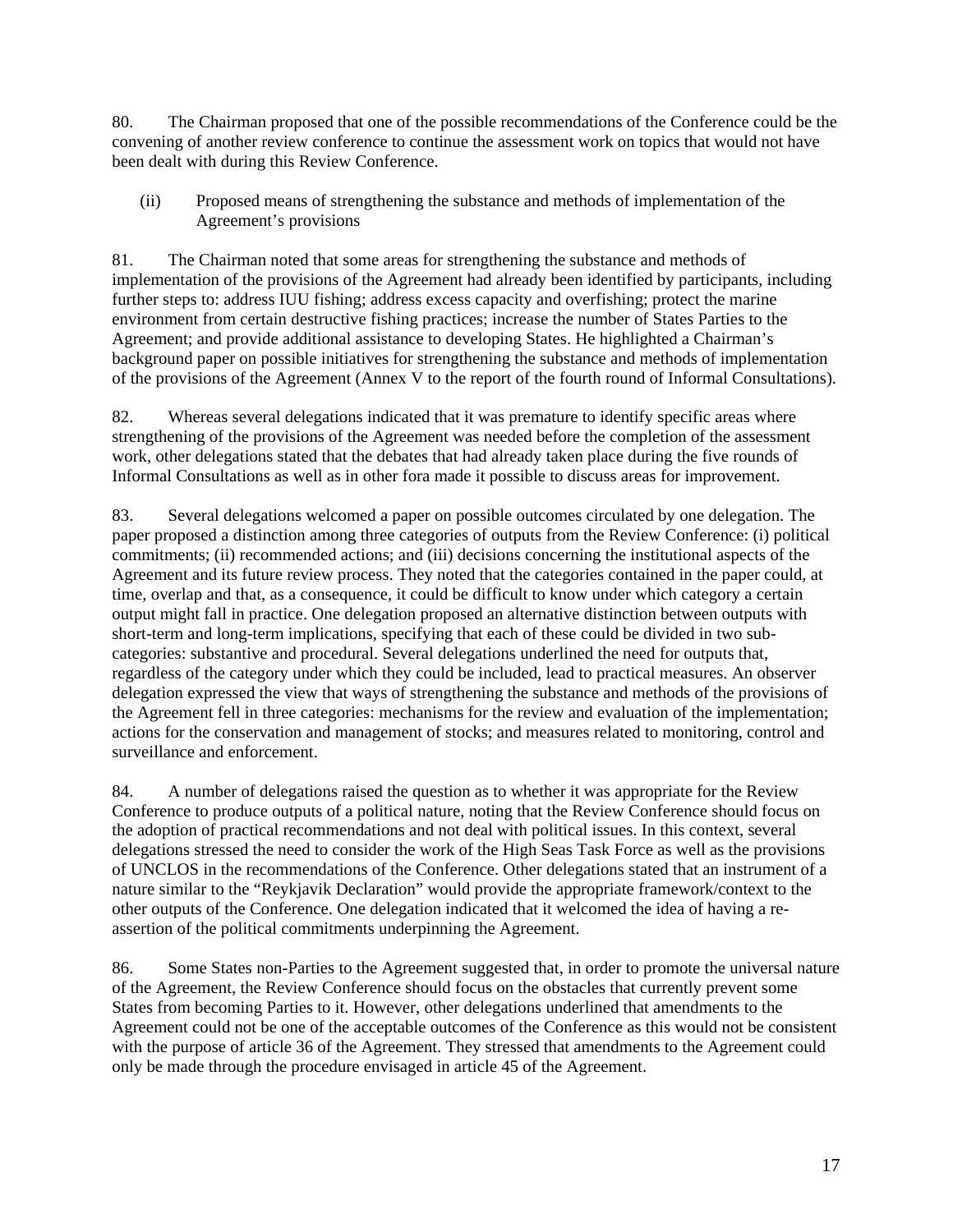### **G. Possible future actions**

87. Under this item, delegations discussed both the possibility of holding future review conferences as well as the convening of formalized meetings of States Parties.

#### **1. Future review conferences**

88. Most delegations were of the view that even though article 36 of the Agreement provides for the holding of one review conference, it does not preclude the possibility of convening future conferences, a possibility that they welcomed. While some delegations indicated that it was premature to discuss the need for or the details relating to future review conferences, other delegations suggested that future meetings of the Review Conference be held at intervals of five to six years.

89. Differing views were expressed on the possible ways to decide on the convening of future review conferences. One delegation stated that the upcoming Review Conference could decide to call for further conferences in the future. Some delegations expressed doubts as to whether the Review Conference had the legal authority to decide on convening future conferences, noting that under the provisions of article 36 of the Agreement the Review Conference did not have decision-making powers. Other delegations were of the view that States Parties to the Agreement could, at their future meetings, recommend to the General Assembly the convening of further review conferences. The delegation of a non-Party to the Agreement opposed the view that only States Parties could decide on future review conferences, insisting that, in their view, article 36 of the Agreement provided that all States and other stakeholders have an interest in this respect.

#### **2. Formalized meetings of States Parties**

90. While the Agreement does not explicitly provide for the convening of Meetings of States Parties, following the entry into force of the Agreement in 2001, States Parties have held informal consultations, as decided by the General Assembly in resolution 56/13.

91. Most delegations agreed on the need to continue holding States Parties' meetings, either formally or informally. Some delegations stated that they would prefer a formal meeting of States Parties, while others were of the view that a more flexible and informal meeting was a better option. Delegations expressed different views on the frequency of such meetings: some indicated a preference for intervals of two years, while others favoured annual meetings.

92. Some delegations drew attention to the costs associated with annual meetings both from an organizational point of view and in terms of participation by developing countries. In this regard, one observer delegation noted that the Part VII Assistance Fund can be used to support participation in meetings by developing States Parties.

93. In this connection, one delegation stressed the importance of clarifying the relationship between the role of meetings of States Parties and the important oversight role of the General Assembly on the implementation of the Agreement. Another delegation stated that the General Assembly could decide on the establishment of formal meetings of States Parties, in which case rules of procedure for such meetings would have to be agreed upon.

94. It was generally agreed that the Review Conference would have to address ways forward on this issue.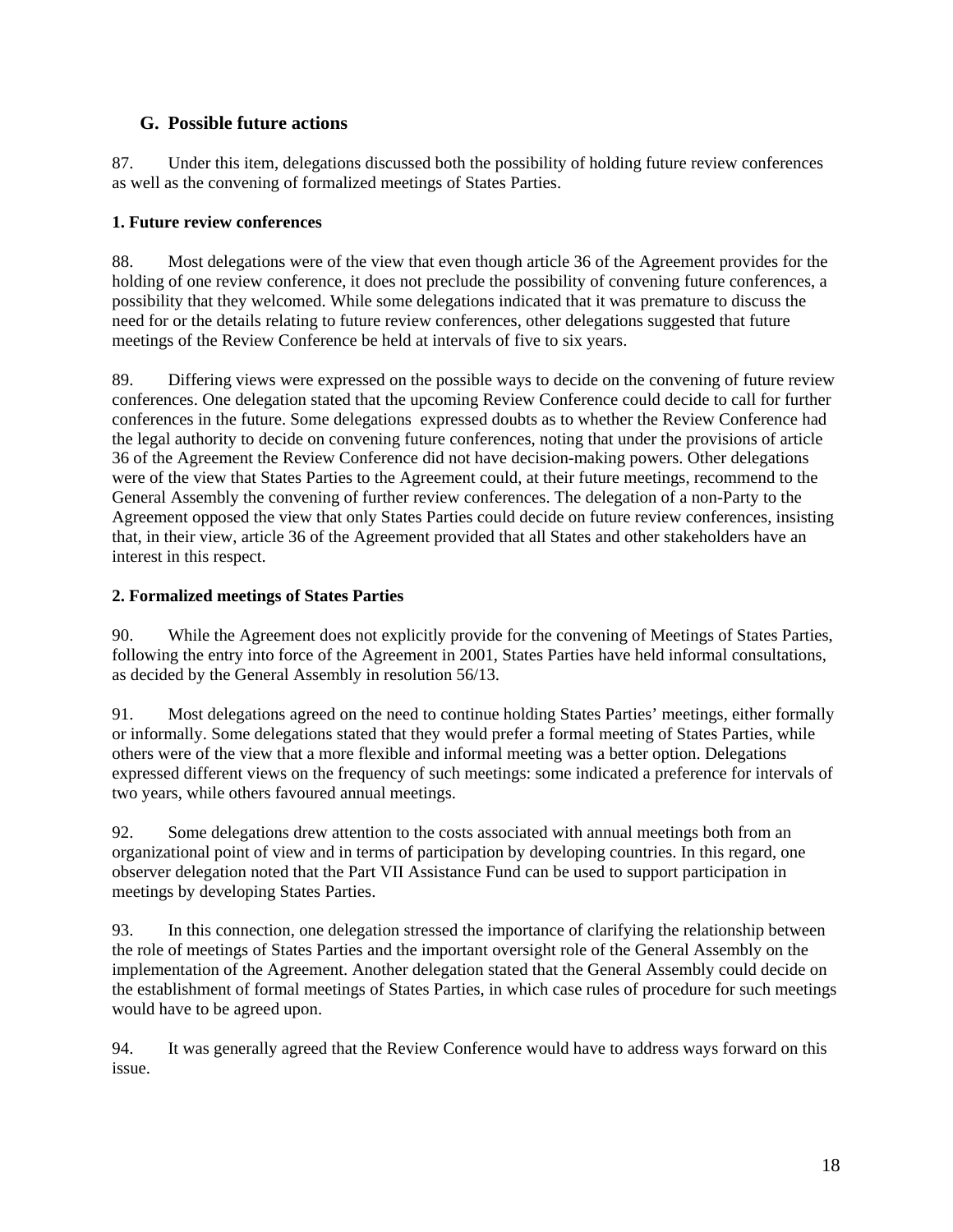# **V. Closing of the fifth round of Informal Consultations of States Parties to the Agreement**

95. In his closing statement at the fifth round of Informal Consultations of States Parties to the Agreement, Ambassador Balton highlighted the work that had been undertaken during the meeting, including adoption of a number of key recommendations for the Review Conference, including the provisional agenda for the Review Conference, the organization of work, the Elements for Assessing the Adequacy and Effectiveness of the Agreement, the Rules of Procedure and the composition of the Bureau. In particular, in relation to the Rules of Procedure, he stated that he would like to assure non-Parties to the Agreement that their interests would be fully taken into account at the Review Conference and that they would have every opportunity to participate fully in the deliberations of the Conference. He expressed his personal confidence that there would be no vote at the Conference.

96. A number of delegations also expressed the hope that the voting procedure would not be used during the Review Conference, in the spirit of mutual understanding and cooperation that had prevailed at all of these Informal Consultations and at previous relevant meetings.